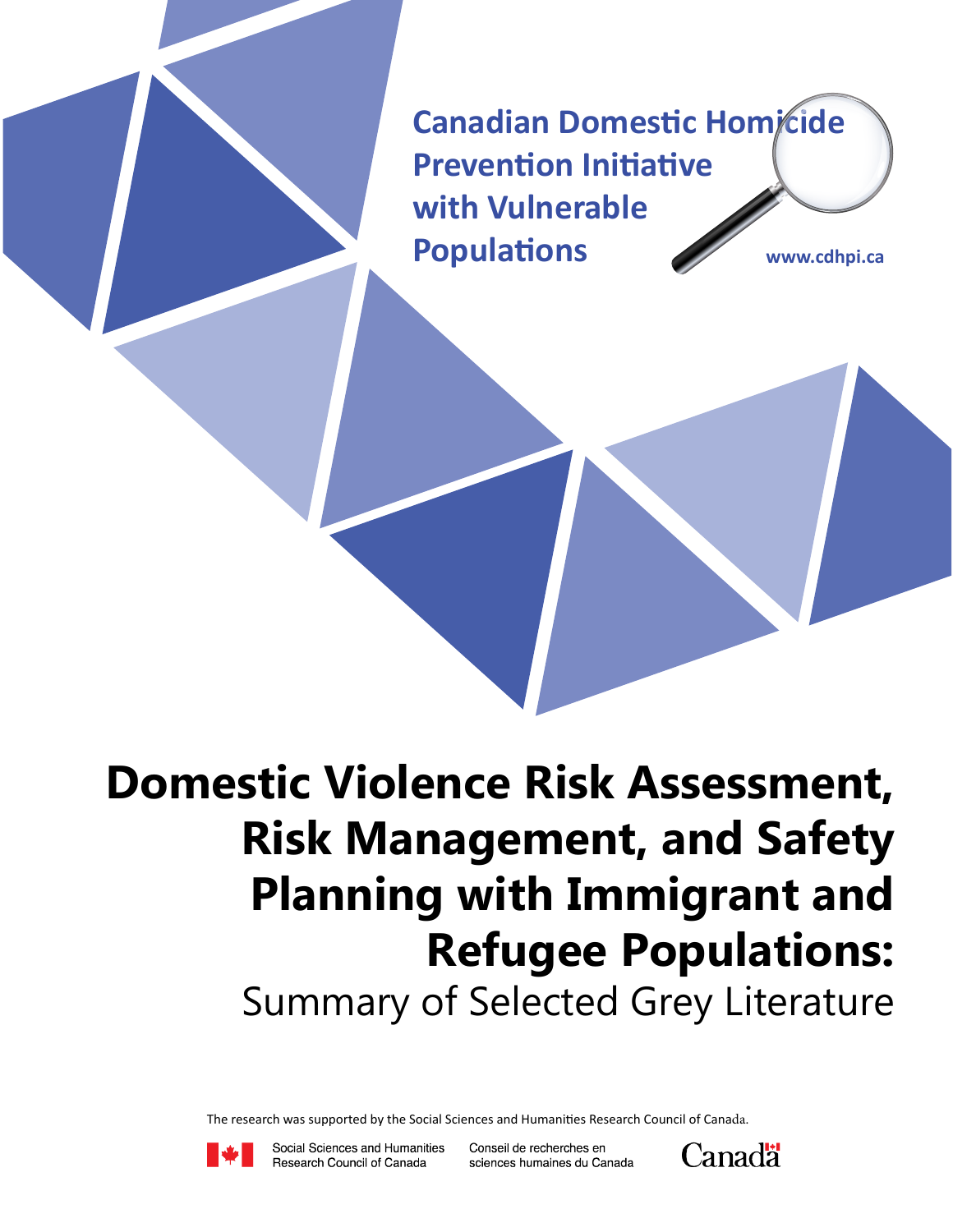# **Summary of Selected Grey Literature**

Produced on behalf of the Canadian Domestic Homicide Prevention Initiative with Vulnerable Populations (CDHPIVP) (http://www.cdhpi.ca)

Authors: Fairbairn, J., Yercich, S., Al Jamal, A., Rossiter, K., David, R., Bader, D., Campbell, M., Straatman, A., Dawson, M., & Jaffe, P.

*This work is supported by the Social Sciences & Humanities Research Council of Canada.*

**1. Adam, N. M. (2000). Domestic violence against women within immigrant Indian and Pakistani communities in the United States (Unpublished doctoral dissertation). University of Illinois at Chicago, Chicago, IL.**

Through the integrative framework of feminist and social learning/process theories, Adam examines the risks, extent, and impacts of domestic violence within Indian and Pakistani communities in the United States. Adam employs the Revised Conflict Tactic Scale (RCTS), and conducted questionnaires of women who self-identified as "either Indian or Pakistani and Hindu of Muslim" (N = 94) (p. xii). Following the questionnaire, in-depth interviews were conducted with a reduced sample of these women ( $N =$ 9). Two primary findings emerged from this examination: (1) high rates of violence were prevalent throughout these women's lifetimes, as well as within the past year; and (2) the key predictive factors for violence were patriarchal culture emphasising male dominance, and educational attainment of the survivor. Adam suggests implementing culturally appropriate service provision and creating awareness among Indian and Pakistani immigrant women about the Unites States systems and laws that provide protections against these forms of abuse to address and reduce domestic violence within these communities.

**2. Affiliation of Multicultural Societies and Service Agencies. (2014). Domestic violence against immigrant and refugee women. Cultures West, 32(2). Retrieved from http://www.amssa.org/wp-content/uploads/2015/05/ CulturesWestFall2014.pdf**

This edition of Cultures West provides a multifaceted review of some of the experiences of violence specific to immigrant and refugee women. First, Suehn and Sokolova analyze women's experiences entering Canada through family class, as well as refugees and temporary workers, who are increasingly susceptible to violence, gendered oppression, and marginalization as a result of Canadian immigration laws and policies. Second, Kachouh reviews instances and impacts of sexual assault on immigrant and refugee women, as well as shortcomings of the Canadian legal system when addressing such abuse. Third, Poregbal provides an appeal to the House of Commons Standing Committee to introduce laws and programs that provide protection to immigrant and refugee women. To support this appeal, the author conducts a case analysis ( $N =$ 240) of immigrants and refugees from Iran, Afghanistan, Tajikistan, and Uzbekistan between 2006 and 2013, and highlights the pre- and post-migration challenges experienced by these women, such as negative mental health impacts and insufficient emotional supports. Fourth, the Ending Violence Association of British Columbia (EVA BC) addresses the unique needs of marginalized women who experience sexual and domestic violence, as well as the need for coordinated agency responses and some provincial efforts to improve assessment, prevention, intervention, and safety planning. Fifth, EVA BC also provides an overview of the Immigrant Women's Project (2009-2011) and suggests coordinative, collaborative interventions on behalf of settlement workers and the antiviolence sector to enhance victims' safety and integration. Finally, based in the Building Supports Projected findings, Rossiter and Godard emphasize the significance of housing for immigrant and refugee women survivors who leave violent relationships, as well as structural barriers to obtaining short and long term housing.

Pa ge 2 **Domestic Violence Risk Assessment, Risk Management, and Safety Planning with Immigrant and Refugee Populations: Summary of Selected Grey Literature**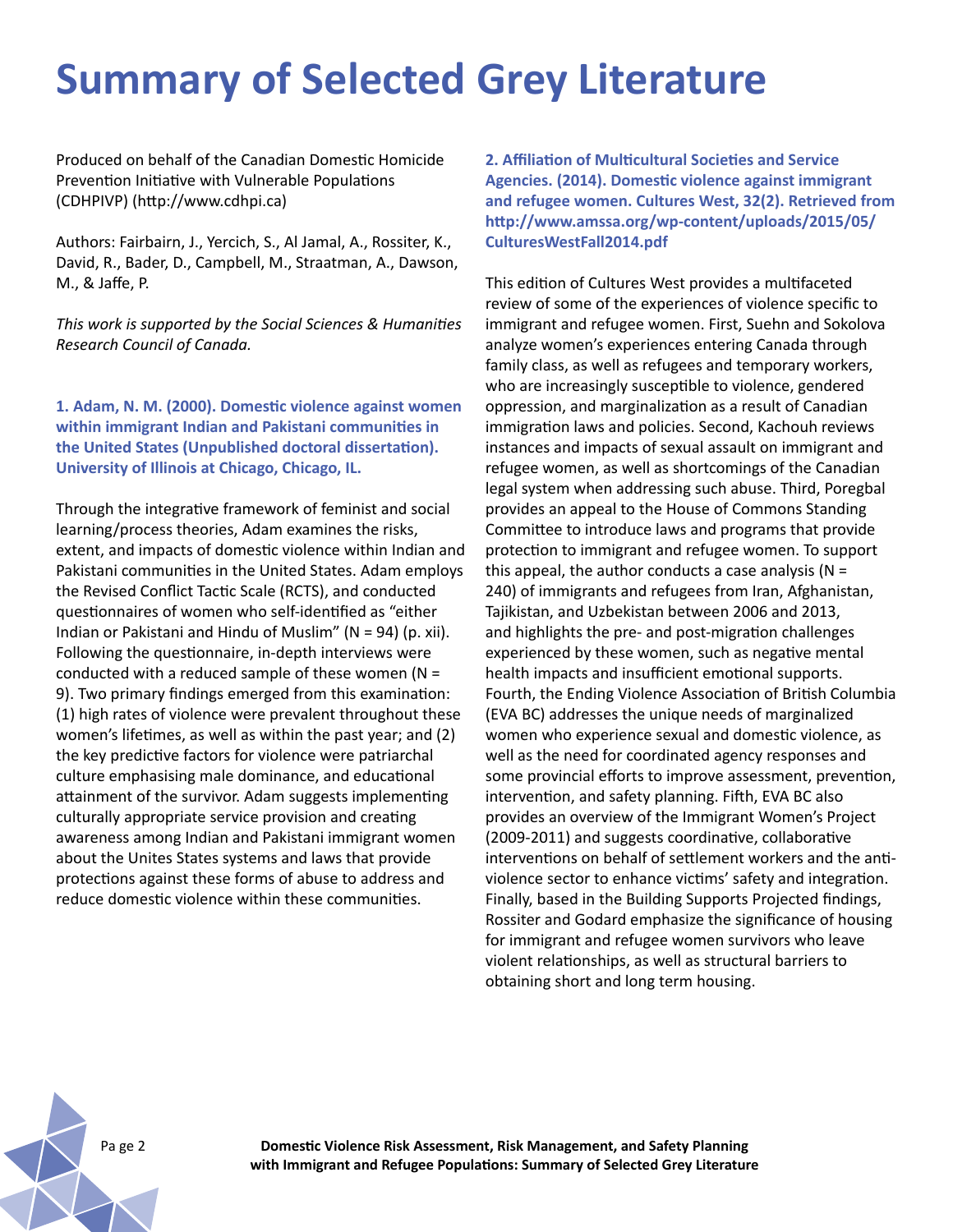**3. Ahmadzai, M. (2014). A study on visible minority immigrant women's experiences with domestic violence (Unpublished Masters thesis). Wilfrid Laurier University, Waterloo, ON.** 

Ahmedzai utilizes exploratory qualitative methodologies to examine visible minority immigrant women's experiences seeking help with domestic violence in Southern Ontario, Canada. In this small-scale study, Ahmadazi conducted in-depth interviews with visible minority immigrant women survivors ( $N = 2$ ) and professionals working with these populations ( $N = 3$ ). The author's analysis is portrayed through an anti-oppression theoretical lens, and the study highlights the personal/cultural (e.g., lack of Canadian credentials or employment history, language) and structural/systemic (e.g., immigration and sponsorship laws, legal status) barriers and risks experienced by visible minority immigrant women who seek help. To mitigate these barriers and risks, Ahmedzai suggests: (1) improved and more accessible interpretation services; (2) providing newcomers with information about Canadian laws and systems; (3) fostering a connection with settlement services to provide newcomers with information about available community services upon arrival; (4) agency collaboration, coordination, and information sharing; (5) increased cultural competency and culturally appropriate safety measures in emergency shelters; and (6) improved and increased availability of help-seeking resources specifically for visible minority immigrant women.

**4. Amanor-Boadu, Y. (2009). A comparison of immigrant and non-immigrant women's decision making in abusive relationship (Unpublished doctoral dissertation). Kansas State University, Manhattan, KS.**

In a comparative examination of decision-making by immigrant women and their non-immigrant counterparts in the context of partner violence in the United States, Amanor-Boadu conducts a multi-side field test based on Hamby's holistic risk assessment and Choice and Lamke's two-part decision-making model. This field test is constructed within world-system and ethno-gender theory frameworks, and focuses on the risks and barriers experienced by abused immigrant and non-immigrant women and how these dynamics impact decisions to seek-help and/or leave violent relationships. The sample included 1,307 women of which 497 were foreign-born. The author acknowledges, however, that due to sampling directly from support services (e.g., medical facilities, shelters) there was a bias toward help-seeking within

the sample. Immigrant women report both increased structural barriers and higher perceived risks related to fleeing the violence/seeking help. Amanor-Boadu's findings support the use of holistic risk assessment, and suggest that support workers and therapists should focus on potential risks and harms of staying in or leaving relationships (i.e., financial, social, and legal). These findings also support the need to expand understandings of what women need once they leave relationships, as well as which barriers are most impactful for abused women's decision-making processes.

**5. Battered Women's Support Services. (n.d.). Empowering non-status, refugee, and immigrant women who experience violence manual [PDF document]. Retrieved from http://www.bwss.org/wp-content/ uploads/2010/07/NSRIW-MANUAL.pdf**

This community-based guide provides a "womancentred approach to managing a spectrum of needs from settlement to empowerment" for immigrant, refugee, and non-status women in Canada (p. 3), with a focus on the prevalence and root causes of partner violence, as well as offering service providers culturally-informed responses to partner violence. Within feminist, intersectional, and trauma-informed frameworks, the manual provides questions to ask when assessing the risk for, and extent of, violence in immigrant, refugee, and non-status women's relationships, as well as questions to determine the risk for escalation of violence. The manual provides further questions to assist service providers in in assessing these women's immediate risks and concerns. It also emphasizes safety measures for women who live with their abusers, preparatory steps for women planning to leave the relationship, and safety planning for women who have already left or terminated the relationship. Further, the manual highlights practical steps for leaving (e.g., securing necessary documents) and emotional supports to provide for these women (e.g., validation, follow-up plans). These questions and safety plans, while useful for many people leaving relationships, are culturally-informed and address concerns that are more commonly experienced by immigrant, refugee, and non-status women, such as sponsorship and legal status.

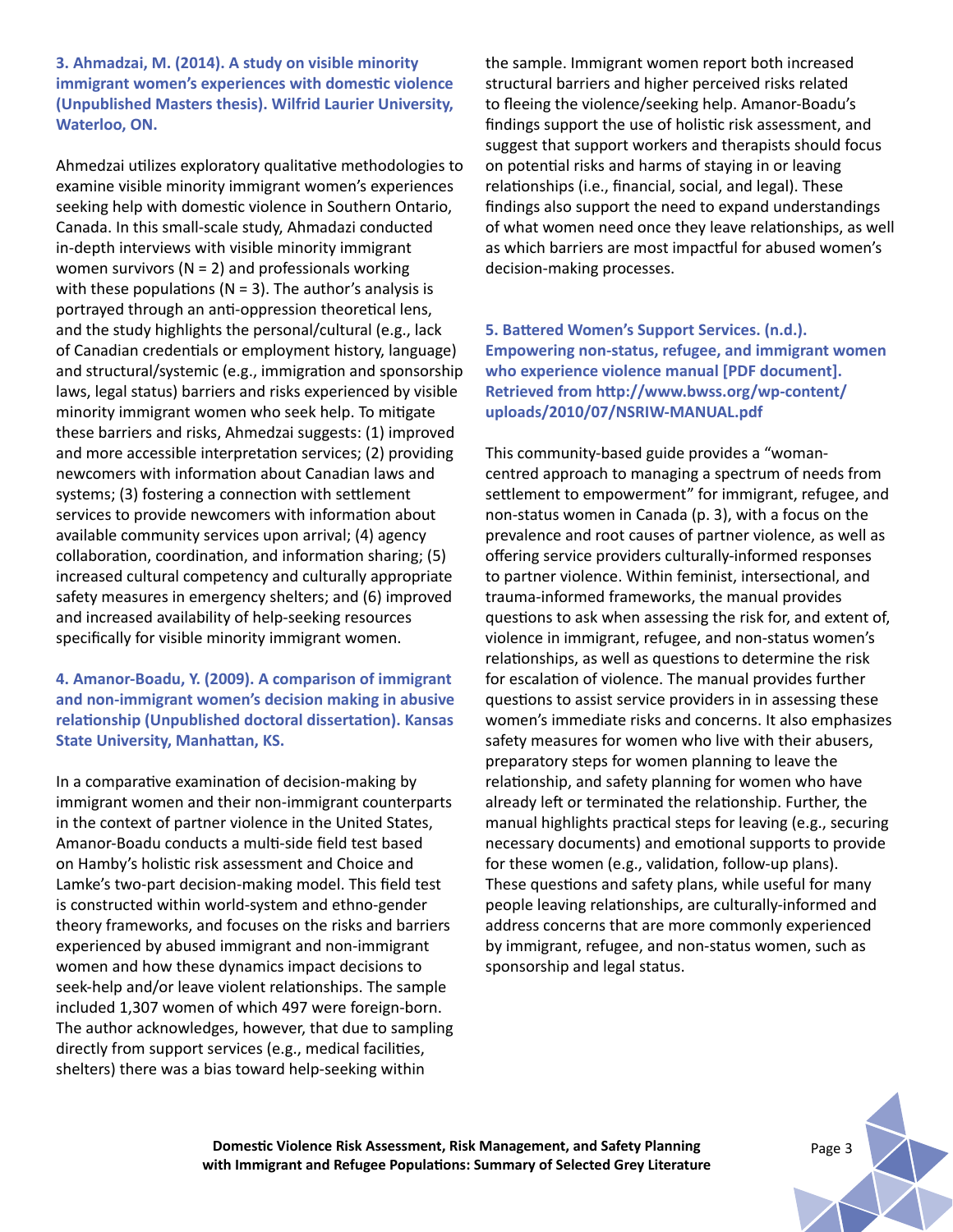**6. Battered Women's Support Services. (2015). Conditional permanent residence: The dangers of making immigration status conditional on living with a spouse [PDF document]. Retrieved from http://www.bwss. org/wp-content/uploads/2015/07/BWSS-Conditional-Permanent-Residence.pdf**

This guide outlined the risks associated with conditional permanent residency status and required cohabitation in situations of abuse, and provides an analysis of the conditional permanent residency program in Canada. The document reviews the changes to spousal sponsorship and conductional permanent residency requirements that came into force between 2011 and 2012. The authors suggest it is "still too early to know" (p. 4) how Citizenship and Immigration Canada and/or the Canadian Border Services Agency will address the abuse and neglect exception, but speculated that the exception does not necessarily protect abused immigrant women. Further, the authors contend that the "broadly defined exception" to the conditional permanent resident cohabitation requirement was not sufficient, as "the damage is done by making a person's immigration status conditional upon living with a spouse" (p. 5). The authors conclude that, regardless of the exemption, abusers' threats of deportation alone were sufficient mechanisms of control.

**7. Baobaid, M. (n.d.). Guidelines for service providers: Outreach strategies for family violence intervention with immigrant and minority communities: Lessons learned from the Muslim Family Safety Project. Changing Ways. Retrieved from http://www.lfcc.on.ca/MFSP\_Guidelines. pdf**

Baobaid provides strategies for mainstream service providers to working with immigrant and refugee communities in the context of family violence. The author outlines outreach strategies based on the outcomes of the Muslim Family Safety Project (MFSP), located in London, Ontario, which aimed to address family violence among immigrant Muslim communities holding collectivist worldviews. Because immigrants' migration experiences vary according to the family immigration class, Baobaid supported the use of the Four Aspect Screening Tool (FAST) assess their culturally-influenced risk and protective factors of domestic violence. The author contended that immigrant Muslim communities and collectivist cultures define domestic violence differently from mainstream cultures, and, thus, abused women are less likely to seek formal help for fear of isolation from their families and communities. As a result, service providers face various

challenges that are rooted in definitions of violence and safety that stem from individualistic perspectives and fall short of meeting the unique needs of abused immigrant Muslim women. Baobaid emphasized the need for culturally appropriate outreach approach is that is both respectful and dialogic in nature, which includes service providers' acknowledgement, consideration, and acceptance of, as well as respect for community and cultural norms and differences, which includes: 1) gender roles; 2) identity; 3) family dynamics; 4) sense of belonging; and 5) the mainstream society norms. Similarly, building common ground between service providers and immigrant communities promotes the identification of short and long term goals, establishment of a collaborative action plan, and creation of a safe place for abused immigrant women to seek formal help. The author ultimately contended that capacity-building improves service providers understanding of domestic violence within the community and cultural contexts, which enhances service effectiveness. Baobaid also emphasized the paramount importance of public educational campaigns to raise awareness about domestic violence within these communities and cultures.

**8. Baobaid, M. (2012). Domestic violence risks in families with collectivist values: Understanding cultural context [PDF document]. Retrieved from http://onlinetraining. learningtoendabuse.ca/sites/default/files/lessons/ Domestic%20Violence%20Risks%20in%20Families%20 with%20Collectivist%20Values.pdf**

Boabaid analyzes the underlying factors and dynamics of domestic violence among immigrant and refugee Muslim communities with collectivist backgrounds residing in London, Ontario, with the aim to address this violence and ensure the safety of abused Muslim immigrant and refugee women and children. The author contends that understanding pre- and post-migration experiences of immigrants and refugees provides important contexts for factors that impact family dynamics and responses within these cultures. Boabaid further argues that immigrant families face complex challenges and barriers that influence their social integration, and that unresolved pre-migration trauma combined with post-migration stressors constitutes key risk factors within the family and cultural contexts. This report demonstrates that immigrant women face various unique challenges, such as: (1) institutionalized racism and views of their culture as intrinsically violent, (2) feeling trapped between two cultures as a result of migration; (3) tensions related to maintaining family unity; (4) an entrenched sense of belonging to their families and communities; and (5)

Pa ge 4 **Domestic Violence Risk Assessment, Risk Management, and Safety Planning with Immigrant and Refugee Populations: Summary of Selected Grey Literature**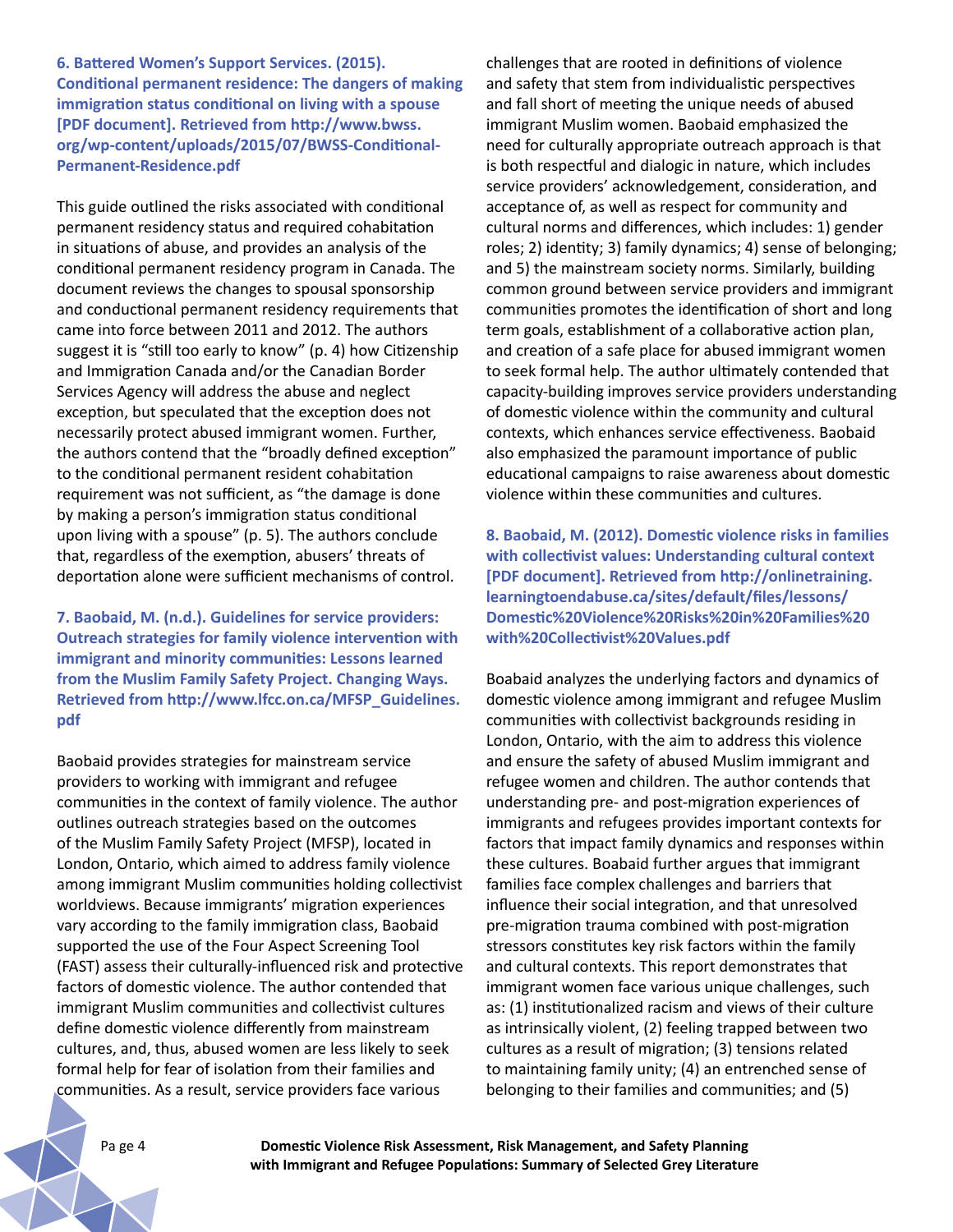limited likelihood for use of family violence prevention and intervention resources. To remedy this, Boabaid asserts that service providers need to understand the unique needs of immigrant women from these cultural contexts, build rapport with abused immigrant women to ensure their safety, and work directly with these communities to challenge, reconsider, and re-construe the concept of safety, which is currently situated at the juncture of the two cultures. These recommendations are contextualized within the framework of cultural safety in service provision, as well as the need for examinations of cultural differences in training and capacity building for collectivist communities and service providers to establish culturally appropriate strategies and effective prevention and intervention approaches.

**9. Baobaid, M., & Hamed, G. (2010, December). Addressing domestic violence in Canadian Muslim communities: A training manual for Muslim communities and Ontario service providers [PDF document]. Muslim Resource Centre for Social Support and Integration. Retrieved from http://www.learningtoendabuse.ca/sites/ default/files/MFSP\_Manual\_2010.pdf**

This manual provides an overview of domestic violence within a Canadian context. Through their analysis, Baobaid and Hamed encourages protection for Muslim immigrant women and children experiencing violence, highlight cultural differences in experiences of violence, suggest ways to increase service providers' capacity to respond to violence in culturally appropriate manners, and emphasize the significance of involving key persons in the community in domestic violence prevention and intervention. This report consists of eight sections: (1) domestic violence terminologies/types, as well as a synopsis of Canadian efforts to address violence against women; (2) key cultural contexts, such as an analysis of Islamic perceptions on domestic violence, the Muslim wheel of violence, the impact of integration on family wellbeing, and the influence of the family of origin; (3) key issues pertaining to honour related violence, including causes, perpetrators characteristics, and differences between honour related violence and domestic violence; (4) a discussion of barriers for abused immigrants seeking help; (5) an analysis of the significance of acknowledging cultural variations of violence and working with diversity; (6) present concerns of Muslim families regarding their cultural and religious values as a result of integration; and (7) a description of the Muslim Family Safety Project, which developed collaborative approaches and innovative initiatives to address domestic violence among these communities. For

safety planning, the authors recommend training sessions for service providers about culturally appropriate outreach services and cultural differences. Effective interventions should also include educating extended family members and community members on the signs of abuse, linking the family to services and resources, associating family protection with safety when planning interventions, and the development of coordinated services. These recommendations are rooted in the unique experiences of abused women from collectivist cultures that emphasize family well-being over individual welfare.

**10. Brandon, J. & Hafez, S. (2008, January). Crimes of the community: Honour-based violence in the UK [PDF document]. Centre for Social Cohesion. Retrieved from http://www.londonscb.gov.uk/files/resources/cpp/ crimes\_of\_the\_community.pdf**

Brandon and Hafez examine forms of honour-based violence in the United Kingdom. They contended that these abuses (i.e., domestic violence, honour killings, female genital mutilation, and forced marriage) are "not isolated practices but are instead part of a self-sustaining social system built on ideas of honour and cultural, ethnic and religious superiority" (p. 2). The primary focus of this report is the social, cultural, and systemic contexts of honour and honour-based violence, as well as barriers to (e.g., problems with divorce within these cultures, threats against support services) and recommendations for addressing such violence. Of note, the section dedicated to the characteristics of South Asian (e.g., the involvement of female and extended family members, the role of religion or caste, killing of children, and killings abroad) and Kurdish (e.g., the role of Westernization, ritualized nature) honour killings expands on the nuances and cultural contexts of these killings.

**11. Canadian Council for Refugees. (2011, April 26). Proposed "Conditional Permanent Residence" for sponsored spouses: Comments on the notice published by Citizenship and Immigration Canada in the Canada Gazette, Part I, Vol. 145, No. 13 – March 26, 2011. Retrieved from http://ccrweb.ca/files/comments\_ conditional\_residence\_proposal.pdf** 

The Canadian Council for Refugees (CCR) analyzed Citizenship and Immigration Canada's (CIC) notice on the proposed two-year cohabitation requirement in sponsorship relationships. The CCR's report is in opposition to this requirement due to the required cohabitation creating or increasing unequal power dynamics within

**Domestic Violence Risk Assessment, Risk Management, and Safety Planning** *Page 5* **with Immigrant and Refugee Populations: Summary of Selected Grey Literature**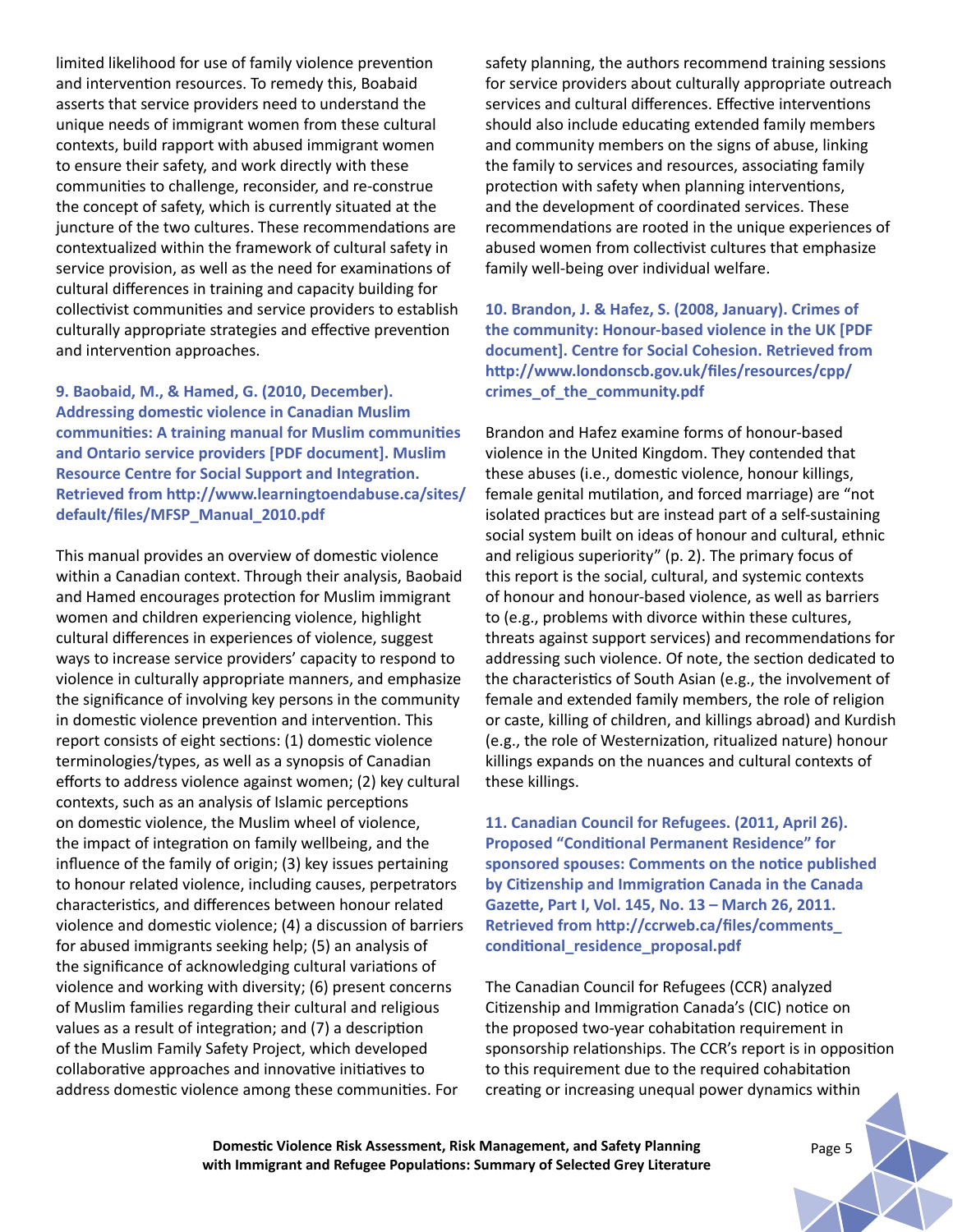the sponsorship relationship and increasing the likelihood of abuse therein. The CCR contends that the twoyear rule increases immigrant women's vulnerabilities and creates barriers for women who attempt to leave dysfunctional and/or abusive relationships. Despite the abuse exemption written into the proposed cohabitation requirement, the CCR contends that it is an ineffective measure as sponsored spouses are often unaware of their rights. Further, the authors suggest that the proposed cohabitation requirement also negatively impacts children, because it falls short of meeting requirements for the best interest of child(ren) who witness abuse and/ or may be separated from a parent if their legal status is compromised. The CCR ultimately contends that the proposed requirement negatively portrays newcomers, creates barriers to family re-unification, and heightens the risk for violence against women.

# **12. Canadian Council for Refugees. (n.d.). Conditional permanent residence: Towards vulnerability and violence [PDF document]. Retrieved from http://ccrweb.ca/files/ cprstoriesen.pdf**

The Canadian Council for Refugees (CCR) assessed the proposed two-year cohabitation modification to sponsorship in Canada. This analysis highlights how the modification negatively impacts immigrant women and children because forced cohabitation increases their vulnerability to abuse. This amendment aims to address marriage fraud, although evidence suggests that fraudulent sponsorship marriages are uncommon in Canada. The CCR contends that sponsored spouses are the most impacted by this amendment, because it creates additional power imbalances in the relationship, creating increased potential for sponsors' abuse of and control over their partners. Further, the authors suggest that the sponsored spouses, mainly immigrant women, become more vulnerable to violence due to threats of and/or the potential for loss of status and deportation. Although an abuse exemption exists within the two-year cohabitation requirement, CCR contends that there are various barriers that have the potential to impede sponsored partners from utilizing this exemption, such as women's unawareness of their rights, limited language proficiency, and lack of socio-economic and legal resources. Similarly, CCR suggests that children will be impacted by this amendment as well through witnessing violence and/or losing a sponsored parent as a result of deportation.

**13. Celaya-Alston, R. C. (2010). Hombres en Accion (Men in Action): A community defined domestic violence intervention with Mexican immigrant men (Unpublished doctoral dissertation). Portland State University, Portland, OR.**

Through mixed-method community-based participatory action research, Celaya-Alston examines how culturally imbedded beliefs and behaviours impact how Mexican immigrant men define and engage in domestic violence. This research also aims to explore cultural influences on domestic violence, develop culturally-specific curriculum to educate Mexican immigrant men on the complexities of domestic violence, and improve awareness of such violence and leadership skills among these men, especially those with underdeveloped literacy skills. The primary framework for this research was social learning theory, but the author also integrates components of ecological, sociocultural, and family systems theories and clinical, psychopathological, and transformational modeling. Celaya-Alston ultimately contends that Mexican immigrant men's rationalizations for violence are rooted in their socio-economic status and embedded in cultural ideologies, leading to suggested interventions that focus on life-course and multi-trauma experiences (p. 63). The findings of this research are descriptive in nature and focus on cultural influences, attitudes, and beliefs about domestic violence, as well as mechanisms and means through which Mexican immigrant men could learn new approaches to relationships and stop domestic violence.

**14. Chen, I. (2011). Chronological & Comparative Trends in Intimate Partner Homicide: Massachusetts from 1993- 2009 (Unpublished Master's thesis). Yale University, New Haven, CT.**

Through a quantitative examination of data from the Massachusetts' Department of Public Health Inquiry Surveillance Program (ISP), Chen examines intimate partner homicide demographics (i.e., race/ethnicity, legal status, age) and trends in Massachusetts from 1993-2009. The majority of Chen's sample are Caucasian and have third generation status in the United States. Chen finds that the populations at the highest risk of experiencing intimate partner homicide are Asian, then, in order of descending risk, African American, Hispanic, and Puerto Rican. There was an overall 2.6% decline in homicide rates between 1993-2009, and this decline was only statistically significant among the Caucasian population (p. 2). Immigration status is identified as predictive of intimate partner homicide, as within this sample

Pa ge 6 **Domestic Violence Risk Assessment, Risk Management, and Safety Planning with Immigrant and Refugee Populations: Summary of Selected Grey Literature**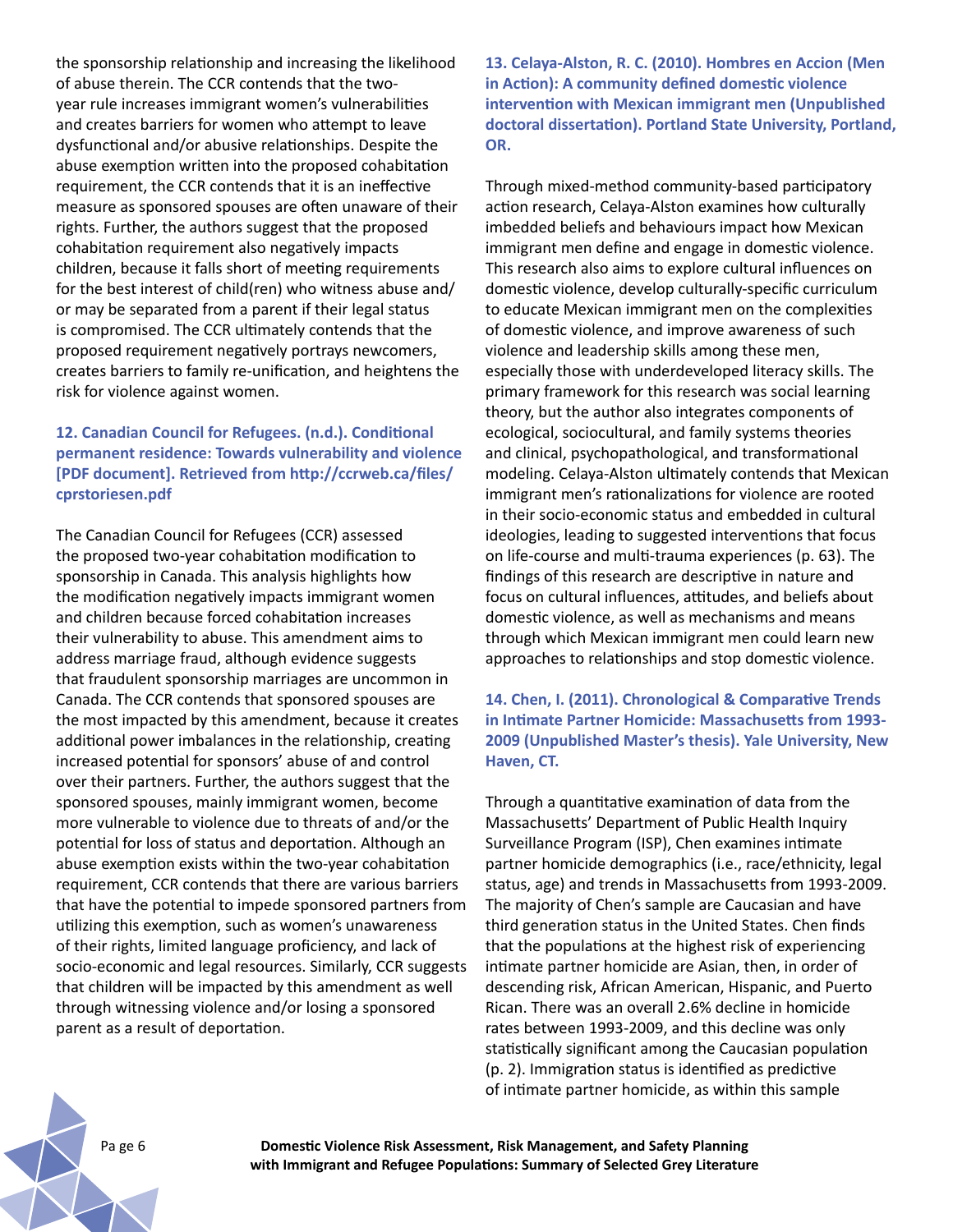"foreign-born persons were more than 2 times as likely as US-born persons to be victimized" (p. 21). The author concludes that high risk groups (e.g., African Americans, Hispanics, and immigrants) need to be the focus of program development and intervention to foster more in-depth understandings of the racial, ethnic, and cultural characteristics of intimate partner homicide.

## **15. Chivers, S. (2008). Women, motherhood, and intimate partner violence (Unpublished doctoral dissertation), Washington State University, Pullman, WA.**

Within conflict and feminist theory frameworks, Chivers examines the structure, contexts, and differences in the social locations of first generation Latinas, Black women, White women, second generation Latinas, and immigrant women from Eastern Europe, Africa, and Asia and their related risks of experiencing intimate partner violence. Participants (N= 146) were part of the Nurse-Family Partnership Program (NFP), and were recruited through public health services after receiving prenatal and/or post-partum care. Participants chose to participate in either in-person interviews or computer-assisted surveys. Chivers' primary findings demonstrate that sexual coercion in the absence of physical force was common among all populations, which indicates patterns of control and the potential of the escalation of violence. Adversely, income and education as predictive factors were found to be counterintuitive. Of note, in contrast to other studies, the findings of this research indicate that "immigrant women are less likely to experience abuse by an intimate than U.S. born women" (p. v). Chivers acknowledged, however, that this finding may result from immigrants' social location being predictive of violence, and that immigrant populations who experienced higher rates of partner violence lacked access to resources and supports, such as the NFP.

## **16. Chokshi, R. (2007). South Asian immigrant women & abuse: Identifying intersecting issues and culturally appropriate solutions. (Unpublished Master's thesis). Ryerson University, Toronto, ON.**

Through an examination of partner violence experienced by South Asian immigrant women in Canada, Chokshi aims to shift the dialogue away from "simplistic cultural interpretations of violence" to an intersectional framework that demonstrates nuanced understandings of the interrelated and multiple oppressions South Asian women face. Chokshi provides a qualitative, exploratory, and descriptive interview-based case study analysis, in which

staff members ( $N = 2$ ) and key informants ( $N = 2$ ) of the Punjabi Community Health Centre (PCHC) participated. The primary findings of this analysis were the need to: (1) implement or improve culturally sensitive and appropriate approaches to anti-violence service provision and intervention in instances of domestic violence within the South Asian immigrant community; and (2) shift away from approaches that assign culpability for violence by developing a non-blaming approach within the community. Chokshi further suggests that the PCHC is unique in that it emphasizes community strengths and relationship-building as key components of service provision, and emphasized strategies to reduce shame and stigma related to helpseeking. Further, tenets of the PCHC were maintenance and strengthening of families, which were key foci of their programming.

**17. Chung, G. H. (2006). Grounded theory model of Korean American (KA) physicians' intimate partner violence screening and intervention practices within the KA immigrant community in the Los Angeles area (Unpublished doctoral dissertation). University of Illinois at Urbana-Champaign, Champaign, IL.**

With a grounded theory approach and through the use of surveys (N=7) and interviews (N = 20), Chung examines Korean American physicians' responses to intimate partner violence among their patients in the Korean American immigrant community within the greater Los Angeles area. The author found that, while over half of the Korean American physicians reported probing into instances of violence, willingness to probe for more information was not indicative of responding or making attempts to minimize the violence. Only a small portion of the respondents ( $N = 3$ ) reported coupling probes into instances of violence with referrals to treatment. Rather, the responses of most Korean American physicians indicated that probing into and/or disclosures of violence resulted in assigning blame to the women and/or focusing on preservation of the family. These responses suggest that Korean American physicians supported the actions of the male abusers, which was rooted in traditionalist values, and perpetuated attitudes consistent with secrecy surrounding violence and victim-blaming. In sum, many Korean American practitioners denied instances of violence, probing for and acknowledging violence was rare, and probing for and trivializing instances of violence was the most common response.

**Domestic Violence Risk Assessment, Risk Management, and Safety Planning with Immigrant and Refugee Populations: Summary of Selected Grey Literature**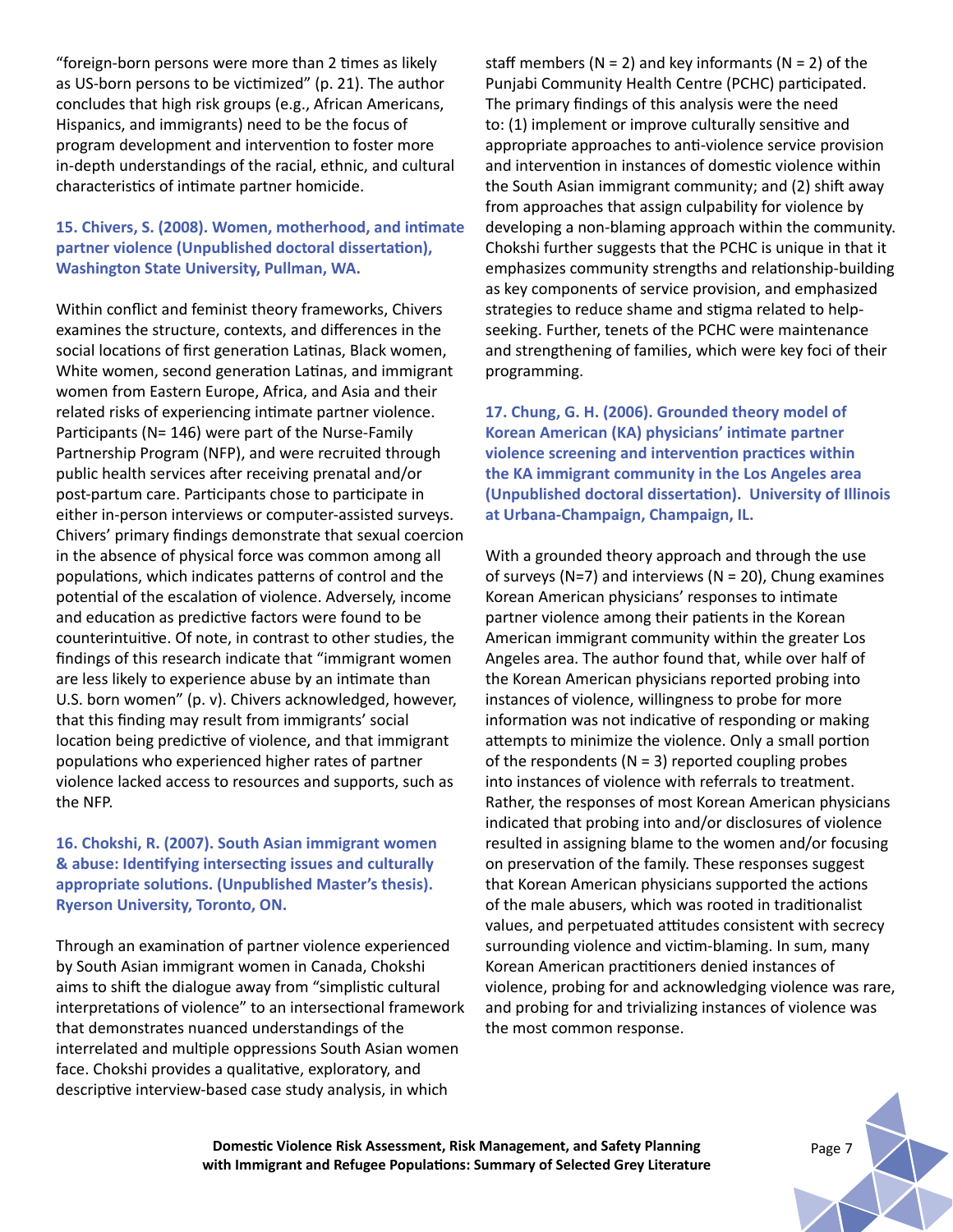**18. Clifford, M., Porteous, T., & Varcoe, C. (2007). Critical elements of an effective response to violence against women: Briefing document [PDF document]. Retrieved from http://endingviolence.org/files/uploads/BN\_5\_ MARG\_WOMEN.pdf**

Clifford et al. highlight key gaps in services for abused marginalized women living in British Columbia. The authors find that the majority of victims of severe abuse and homicide are women and children from marginalized groups, such as Indigenous, immigrant, refugee, differently abled, rural/isolated, impoverished, sex trade workers, varying sexual and gender identities, and those suffering from mental health and/or substance abuse problems. Clifford et al.'s analysis demonstrates the unique barriers to services and resources that women face within these marginalized communities, and suggests that available services often fall short from meeting their needs with respect to specification and appropriateness due to the focus on experiences of mainstream populations. Within these contexts, the authors suggest that inaccessibility of services includes, but is not limited to, affordable housing and pre-employment and job search training programs. Thus, the authors support increased and improved specialized, accessible services and resources aiming to address the experiences of abused marginalized women and mothers, such as community-based programs, programs for Indigenous women, multicultural outreach services, comprehensive and coordinated responses for immigrant women, and barrier reduction measures for sponsored and/or non-status women.

## **19. Community Coordination for Women's Safety. (2007, January 16). Immigrant, refugee and non-status women and violence against women in relationships [PDF document]. Retrieved from http://endingviolence.org/ files/uploads/Imm\_Ref\_Women\_Violence.pdf**

The document describes the Community Coordination for Women's Safety (CCWS), a program that emphasizes the reinforcement of "intersectoral coordinated responses to violence against women" and focuses on "rural, remote and isolated communities, and women who face particular discrimination in these communities, including Aboriginal women, women of colour, immigrant women, low-income women, women with disabilities, lesbians, transgender women, older women and younger women" (p. 1). The CCWS highlights the significance of service coordination among various service agencies and sectors working with immigrant, refugee, and non-status women experiencing violence to achieve effective interventions and improve

services. The authors contends that immigrants and refugees are likely to encounter racist attitudes which influence the responses to abuse among women of colour, and are subjected to stereotyping and discrimination based on their race and/or country of origin, which produces barriers to disclosure and help-seeking. Additional barriers and risks within these populations include: (1) accessibility of services; (2) limited language proficiency; (3) legal status; and (4) educational attainment. The authors suggest, however, that abused marginalized women's connection to their communities operates as informal supports and improves the accessibility of culturally specific-services at the community-level, unless the abusive partners are high-status in the community. There are also various factors identified that shape mainstream service delivery, such as: (1) service providers' perceptions and attitudes regarding specific ethnic groups; (2) service providers' understandings of culturally-specific issues and appropriate resources; (3) the victim and/or offender's ability to communicate in English; (4) distrust in authorities within minority communities; and (5) victim's previous experiences with services.

**20. Community Coordination for Women's Safety and Ending Violence Association of British Columbia. (2013). Safety planning across culture & community: A guide for front line violence against women responders [PDF document]. Retrieved from http://endingviolence.org/ files/uploads/ure\_and\_Community\_Manual\_-\_EVA\_BC\_ Dec\_9\_2013.pdf** 

This report focuses on safety planning with women from different cultures and communities, including Aboriginal women and immigrant and refugee women. It uses an intersectionality framework and explores how service providers can better meet the needs of women with differing social locations. The sub-sections of this report are written by members of the social groups whose needs they address, and the information is drawn from resources produced by provincial and federal governments, community-based anti-violence organizations, and legal services. The core findings are that risk and safety considerations are intricately connected, complex and dynamic, and differ depending on a woman's social location. Specific findings for risk assessment, risk management, and safety planning include (1) effective risk identification and safety planning (based on relationship, abuser, victim, and system/community risk factors) substantially increase women's safety; (2) coordination of the response system, and effective referrals, are key to safety planning; and (3) safety plans should be developed

Pa ge 8 **Domestic Violence Risk Assessment, Risk Management, and Safety Planning with Immigrant and Refugee Populations: Summary of Selected Grey Literature**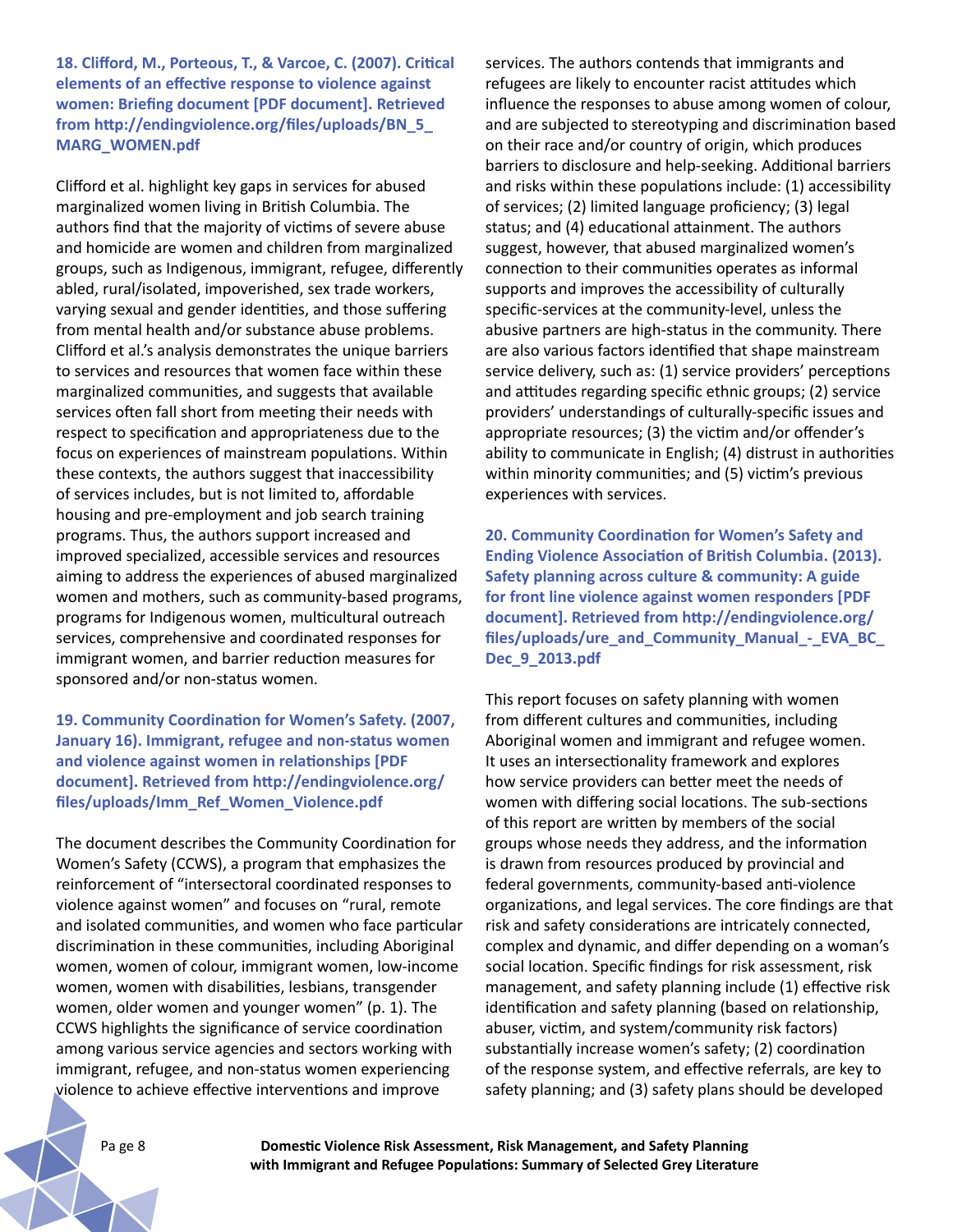with the victim. Effective safety plans for immigrant and refugee women must consider social and cultural factors, language barriers, immigration status, and available resources. Other unique aspects of this report include cautions about the danger of using lists of risk factors as checklists.

**21. Community Legal Education Ontario. (2011, February). Immigrant women and domestic violence [PDF document]. Retrieved from: http://onlinetraining. learningtoendabuse.ca/sites/default/files/lessons/ CLEO%20Immigrant%20and%20Refugee%20Fact%20 Sheet.pdf** 

This resource from Community Legal Education Ontario (CLEO) provides an overview of immigration rules and regulations, with an emphasis on experiences of violence and potential vulnerabilities caused or exacerbated by Canadian immigration processes and governance. CLEO contends that seeking professional legal assistance is imperative for abused immigrant women survivors, because abused non-status and temporary-status women face more stringent and complex immigration rules and processes. The authors contend that these women can apply for permanent residence on humanitarian and compassionate (H&C) grounds in Canada because this category covers instances of domestic violence and sponsorship withdrawal. The document also presents imperative steps and considerations when applying for H&C exemption, such as establishing a history of abuse, decisions related to custody and access, and the need for abused immigrant women to thoroughly outline of their experiences and overall situations in Canada. CLEO further analyzes the potential consequences for abusive sponsors. The authors ultimately contend that providing abused immigrant women with community-based legal assistance (e.g., legal aid, family law advocacy) prior to the involvement of Citizenship and Immigration Canada is key to their safety, security, and support. The factsheet also provides resources, such as CLEONet, to support abused women and service providers alike.

**22. Cross, P. (2013). Violence against women: Health and justice for Canadian Muslim Women [PDF document]. Canadian Council of Muslim Women. Retrieved from http://www.learningtoendabuse.ca/sites/default/files/ VAW\_health\_Justice.pdf**

This report comprises numerous short papers through which violence against women in Canada is explored through feminist and intersectional lenses (i.e., violence within the family, forced marriage, femicide, and female genital cutting). A key focus of this report is on the experiences with and manifestations of such violence within Muslim Canadian communities, and this research highlights many key culturally informed resources (e.g., Muslim Wheel of Domestic Violence) and support services (e.g., Muslims for the White Ribbon Campaign, Muslim Youth initiative, Muslim Resource Centre, and Neighbours, Friends and Families Muslim Project). Culturally appropriate service provision is emphasized throughout this report, and key recommendations include community development models, culturally-competent outreach strategies and service delivery, relationship building and collaboration between mainstream anti-violence agencies and Muslim community, creation of new service delivery models, advocacy for policy-level changes, and involvement of men and religious and community leaders.

**23. Dick, C. (2009). A tale of two cultures: Intimate femicide, cultural defences and the law of provocation [PDF document]. Retrieved from Centre for Research and Education on Violence Against Women and Children website: http://www.learningtoendabuse.ca/sites/ default/files/Tale\_of\_2\_cultures.pdf**

Dick conducted a critical literature and judicial record review of cultural defences in cases of femicide in Canada. Within a feminist legal framework, the results of this research provide four primary propositions: (1) that the norms and expectations of the dominant society would be applied regardless of cultural contexts; (2) emphasis would be placed on difference across cultures versus manners in which they were similar; (3) cultural defences are be most effective when the perpetrators values mirror those of the dominant culture; and (4) rejecting the use of cultural evidence to characterize the ordinary person is not the same as ignoring culture as a factor in treatment or case decisions..

**Domestic Violence Risk Assessment, Risk Management, and Safety Planning with Immigrant and Refugee Populations: Summary of Selected Grey Literature**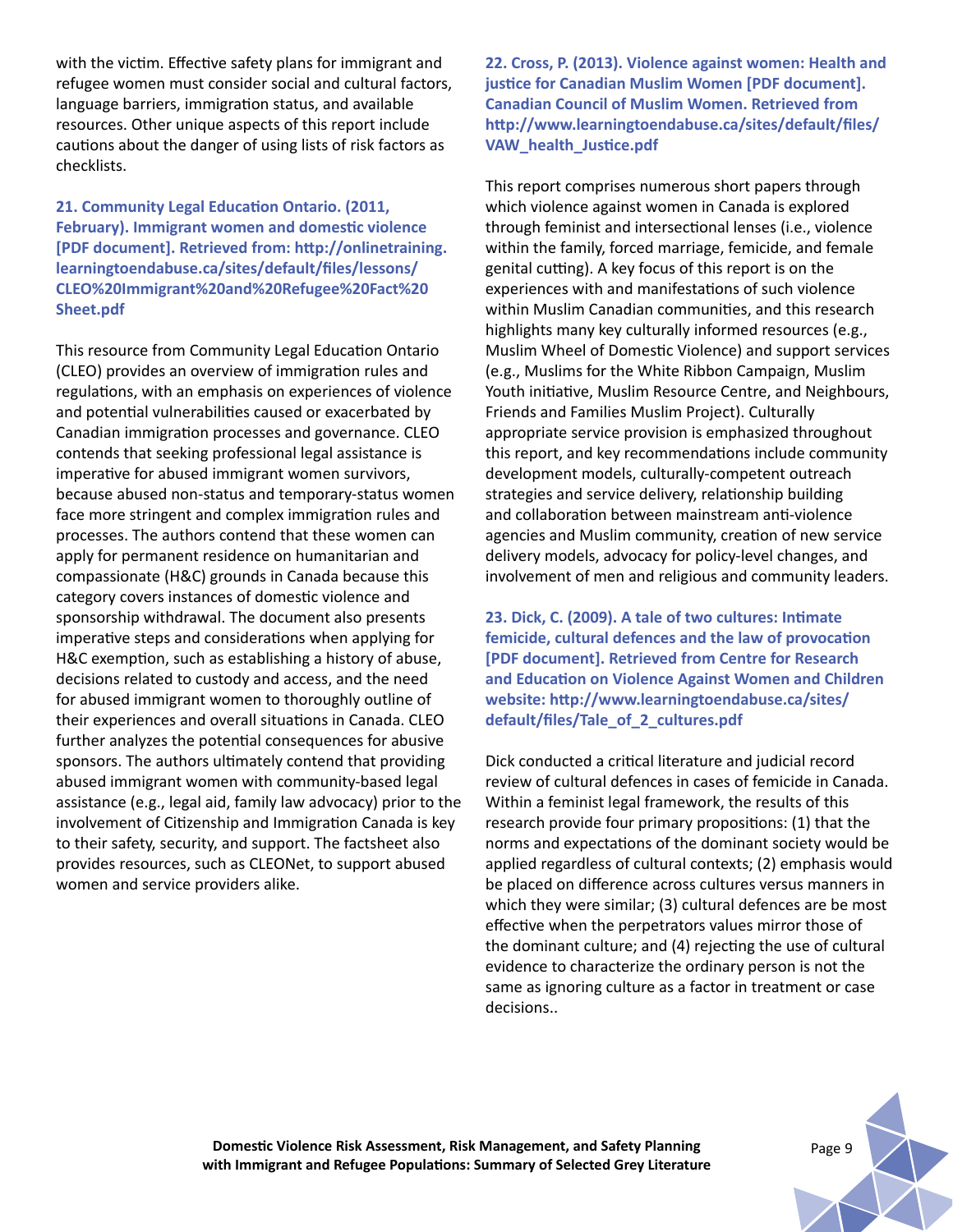**24. Donnelly, S. L. (2015). Two sides of the same coin---a qualitative meta-study of factors influencing immigrant women's experiences of intimate partner violence (Unpublished doctoral dissertation). University of Miami, Coral Gables, FL.**

Donnelly examines risk and protective factors that impact immigrant women's experiences of intimate partner violence, as well as their help-seeking behaviours, coping mechanisms, and support systems. This research is positioned within a nested ecological model, and involves a qualitative meta-synthesis of a literature ( $N = 20$ ). The core findings of this research demonstrate that, first, methodologies used to study these populations were often semi-structured interviews, with an emphasis on mitigation of participant risk and understanding of individual contexts and social locations. Second, the primary point of contact for Latina immigrants who sought help were informal social networks, such as friends and family, who may have provided referrals to formal antiviolence services. Third, immigrant women's decisions to seek help were heavily influenced by the welfare of their children, and their roles as mothers were central to this process. Fourth, the three primary factors that influenced help-seeking were motherhood, gendered expectations, and actual or perceived family support. These three factors operated as both risk and protective factors, which the author refers to as two-sided .

**25. Dutton, M. A., Ammar, N., Orloff, L., & Terrell, D. (2007, April). Use and outcomes of protection orders by battered immigrant women (Document No. 218255) [PDF document]. Retrieved from https://www.ncjrs.gov/ pdffiles1/nij/grants/218255.pdf**

Dutton et al. examine decision-making factors, accessibility, and effectiveness of civil protection orders for immigrant women survivors of intimate partner violence. Using numerous assessment instruments and tools (e.g., COMOS Study Questionnaire, Stephen Multigroup Acculturation Scale, Conflict Tactic Scale-2, Psychological Maltreatment of Women Inventory-Short Form, IPV Threat Appraisal Scale), Dutton et al. conducted in-person structured interviews with immigrant women who sought anti-violence services (N = 153). Research findings are presented within a feminist framework, and primarily demonstrate that protection orders for immigrant women are effective when violations of said orders align with what would traditionally constitute an order violation. The authors further contend that: (1) the levels of violence experienced and reported by the participants is high; (2)

the participants reported high levels of concern for their children's safety, which is a primary motivating factor for leaving a violent relationship; (3) prior to seeking services, the majority of participants were unaware of protection orders, but, at the time of the interview, most had protection orders in place; (4) a majority of participants felt that the protection order was helpful, but many (36.8%) believed that protection orders would increase their risk; (5) many participants reported experiences with PTSD and high levels of IPV exposure; and (6) the immigrant women who obtained protection orders were more likely to have legal status.

**26. Ending Violence Association of British Columbia, Vancouver, Mosaic, and Lower Mainland Multicultural Family Support Services Society. (2011). Immigrant women's project: Safety of immigrant, refugee, and nonstatus women [PDF document]. Retrieved from http:// endingviolence.org/wp-content/uploads/2014/03/IWP\_ Resource\_Guide\_FINAL.pdf**

This report focuses on policy gaps that compromise the safety of immigrant, refugee, and non-status women experiencing domestic violence. It uses a non-partisan approach and source materials from a 2003 consultation conducted by EVA BC. Data for this project are drawn from focus groups with front-line anti-violence and settlement service providers in four BC communities (Vancouver, Victoria, Kelowna, and Prince George) and individuals working on Law Foundation of BC projects related to this population. The core findings are that, although violence may be less prevalent among immigrant and refugee populations, women face additional barriers to support and assistance. Specific recommendations for risk assessment, risk management, and safety planning include that risk assessment tools and training should: address the safety of immigrant, refugee, and non-status women and their children; be conducted in the person's language, and involve trained interpreters. Women's social location and legal status have important implications for their rights and access to services. Factors identified as unique to this population relate to: (1) immigration, (2) sponsorship, (3) cultural competency, (4) settlement, and (5) the legal system. A unique contribution of this report is a set of 14 briefing notes with recommendations for federal and provincial law and policy reform.

Pa ge 10 **Domestic Violence Risk Assessment, Risk Management, and Safety Planning with Immigrant and Refugee Populations: Summary of Selected Grey Literature**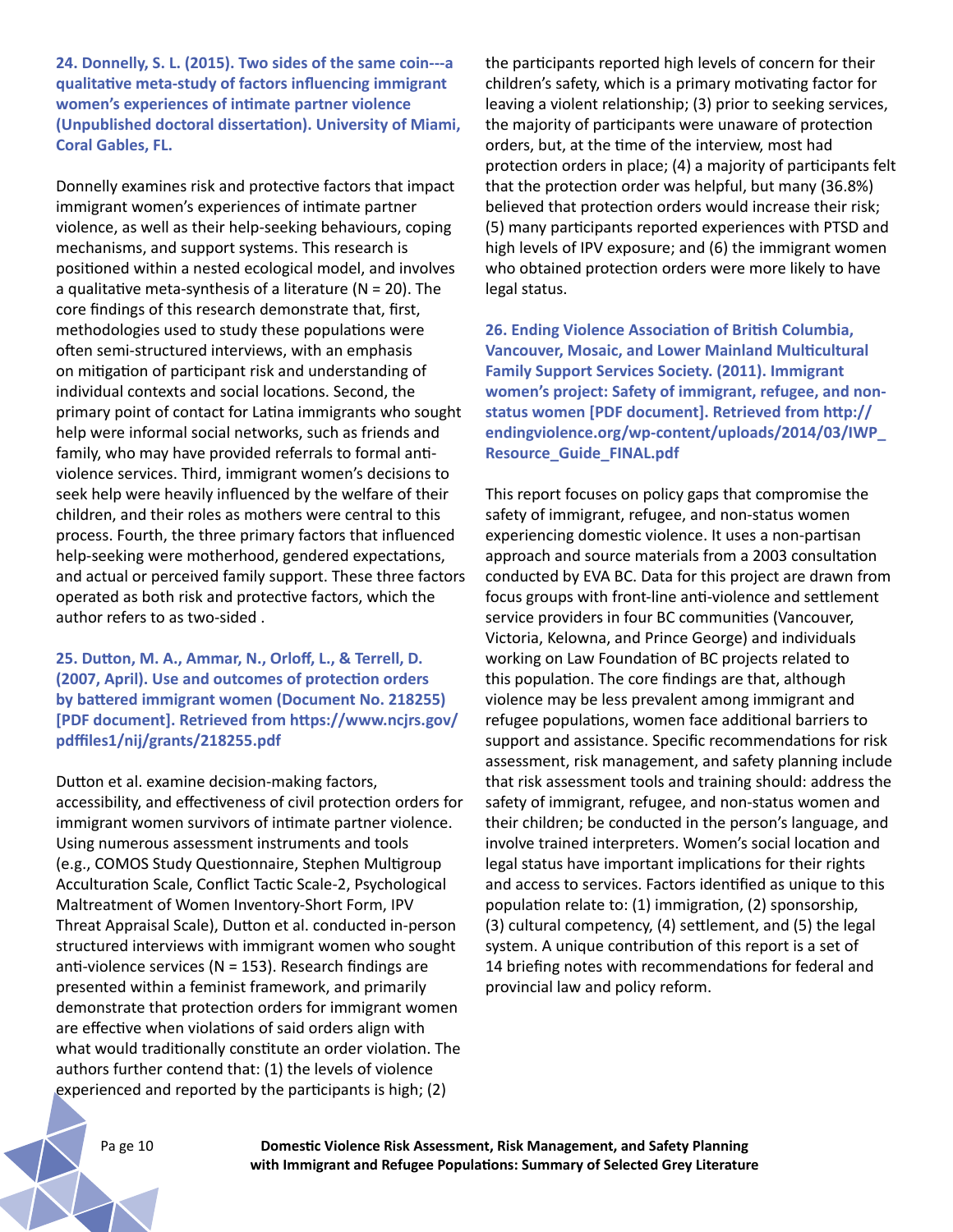**27. Fernandez, M. C. (2015). Immigrant mothers in abusive relationships: Decisions and actions. (Unpublished doctoral dissertation). University of Miami, Coral Gables, FL.**

Using a grounded theory framework, Fernandez interviewed Latina immigrant mothers' ( $N = 8$ ) to discuss their experiences with intimate partner violence. The primary focus of this research is on the processes and decisions to remain in or leave a violent relationship these mothers experience. Participants' accounts demonstrate that their decision-making processes are influenced by family values, cultural beliefs, upbringing, previous exposure to violence, and social supports (i.e., interpersonal, sociocultural). Of these influences, the support kinship networks and informal social supports are identified as key, which Fernandez refers to as a "catalyst" for leaving (p. 77).

**28. Fong, J. (2000). Silent no more: How women experienced wife abuse in the local Chinese community (Unpublished doctoral dissertation). York University, Toronto, ON.** 

Fong explores help-seeking behaviours and experiences of Chinese immigrant women in Canada. This examination is informed by social learning, feminist, and "local theory" (i.e., understanding lived experiences in the local context) (p. 381) frameworks. With the use of qualitative methodologies, Fong conducted in-depth face-to-face interviews with Chinese immigrant women survivors (N = 14) and service providers that aided this population  $(N = 11)$ . The author finds that these women engaged in self-protective strategies that emphasized cultural commitments to the family (i.e., integrity, obligation), and often they did not accept separation or divorce as an appropriate intervention. Only in instances where the self-protective strategies failed would these women seek assistance from external supports or services. Risk factors that impacted Chinese immigrant women's experiences of violence and willingness to seek help are isolation, childcare responsibilities, language barriers, un/ underemployment, financial dependence, and/or lack of knowledge of Canadian systems, laws, and culture. These findings resulted in Fong's conclusion that violence against Chinese immigrant women and the experiences of these women should be understood though a local theory framework, an understanding based on lived experience within the local context but informed by cultural expectations.

**29. Grewal, M. (2004). Communicative planning for the marginalized: The case of abused Asian Indian immigrant women (Unpublished doctoral dissertation). University of Michigan, Ann Arbour. MI.**

Grewal examines Asian Indian immigrant women survivors' access to and use of information and services, as well as the ethno-cultural contexts and dimensions, or lack thereof, of "communicative planning" (p. 1). This research is grounded in communications theories (i.e., persuasion, information dissemination, dependency, and uses and gratifications) and feminism. To explore these experiences, Grewal conducted in-depth, in-person interviews with Indian immigrant women survivors ( $N = 15$ ) in the greater Detroit and New Brunswick areas, as well as telephone interviews with this population in New Jersey, Connecticut, Illinois, Pennsylvania, and New York (N = 10). Grewal's examination resulted in three primary findings: (1) gaps in service delivery and information dissemination occur due to "[a] combination of socio-cultural beliefs and power hierarchies along with structural hierarchies which affect survivors' ability and willingness to access information and services" (p. 177); (2) improved cultural competency in service provision and the dissemination of information are needed; and (3) information and access to services are linked, and information dissemination is a primary pathway to services. Additionally, access to services was often need-based, which the author contends generally occurred when these women were in "dire straits" (p. 106).

**30. Gulf Coast Jewish Family & Community Services. (n.d.). Domestic violence in a refugee context [PDF document]. Retrieved from zttps:// gulfcoastjewishfamilyandcommunityservices.org/ refugee/files/2013/03/Domestic-violence-in-a-refugeecontext.pdf** 

Based in cognitive and interpersonal therapy frameworks, this guide focuses on domestic violence among refugees residing in the United States, and demonstrates the multilevel nature of such violence (i.e. individual/relationship, community, societal). Definitions of domestic violence within these contexts provide the basis for a discussion of the challenges service providers face when working with refugee communities, such as victims' reluctance to disclose or seek help, and barriers to promoting safety in these relationships post-separation. The guide outlines obstacles that hinder help-seeking among refugee women survivors (e.g., concerns about revenge, threats related to legal status, and fear of deportation), and the primary physical and psychological symptoms used from

**Domestic Violence Risk Assessment, Risk Management, and Safety Planning** *Page 11* **with Immigrant and Refugee Populations: Summary of Selected Grey Literature**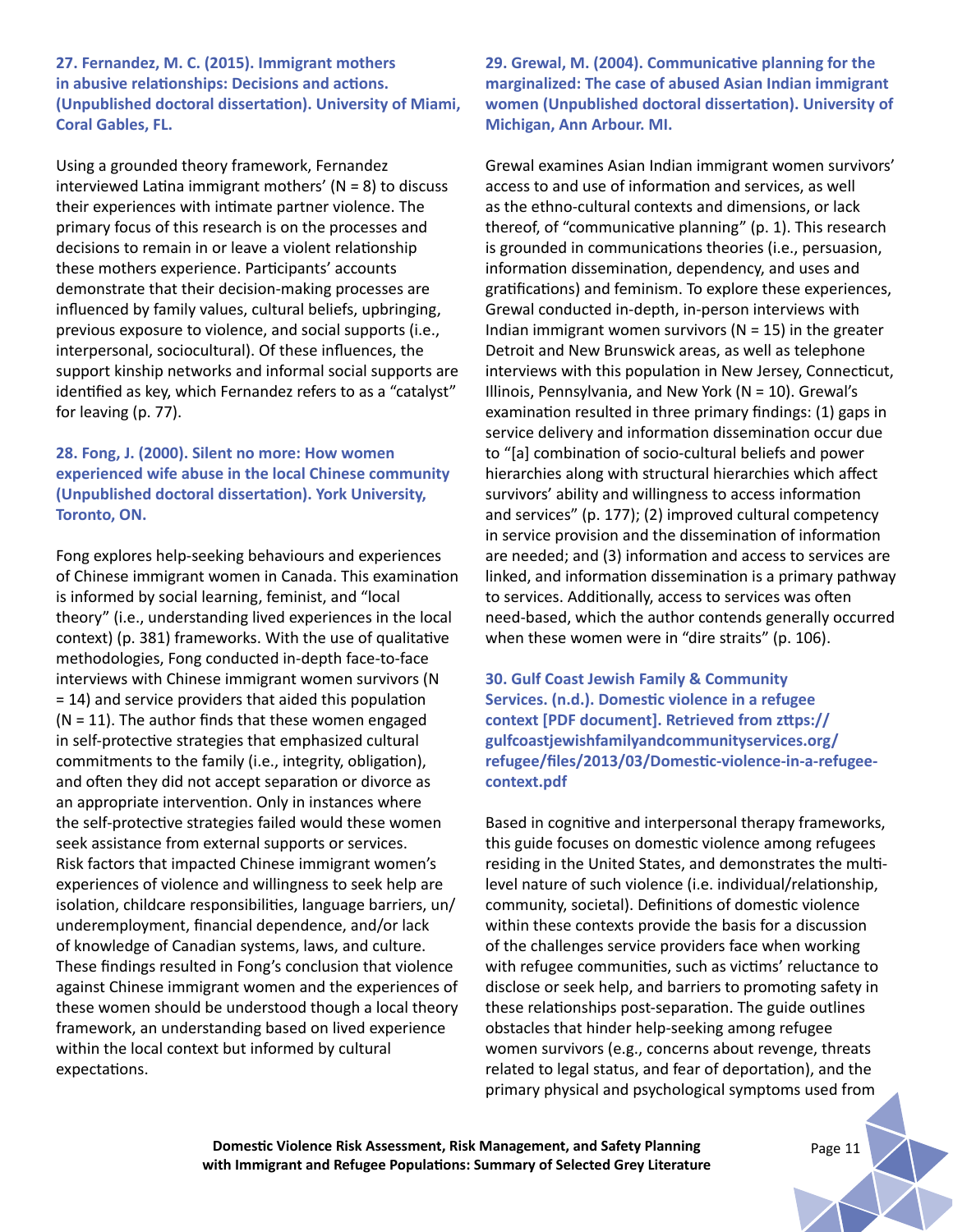domestic violence screenings within these populations (e.g., depression, suicidal ideation, psychosomatic symptoms). The authors recommend psycho-educational sessions to inform refugees about domestic violence laws, violence rooted in family dynamics and gender roles, and the influence of such violence on families and communities. Stemming from this, the guide provides recommendations for service provider interventions, such as creating innovative and culturally sensitive methods for screening victims and abusers and having socio-cultural understandings of violence. The guide also provides a safety plan check-list broken down by category: (1) the victim intends to leave; (2) the victim does not intend to leave; (3) the offender is removed from the residence; and (4) to-do-list in case of leaving.

**31. Hassan, G., Thombs, B., Rousseau, C., Kirmayer, L. J., Feightner, J., Ueffing, E., & Pottie, K. (2011). Appendix 13: Intimate partner violence: Evidence review for newly arriving immigrants [PDF document]. Canadian Collaboration for Immigrant and Refugee Health. Retrieved from http://www.cmaj.ca/content/ suppl/2010/06/07/cmaj.090313.DC1/imm-ipv-13-at.pdf**

Hassan et al. provide a systematic review of the effectiveness of intimate partner violence (IPV) screening, prevention, and intervention tactics aiming to address violence among recent immigrants and refugees in Canada. Primarily within the healthcare context, the authors assess IPV related harms and risks of lethality, as well as harm reduction efforts, fatality intervention and prevention techniques, and obstacles to services and supports within immigrant and refugee communities. Hassan et al. utilize the Grading of Recommendations Assessment, Development and Evaluation (GRADE) and a Working Group approach to assess the barriers impeding immigrant and refugees from accessing services (1995-2010). This analysis demonstrates that newly settled immigrant women have lower rates of IPV compared their Canadian born counterparts, and that women who migrated from developing countries have a higher rate of IPV prevalence compared to women from developed countries and those who are Canadian-born. The authors further contend that current IPV screening procedures increase women's vulnerability due to the 'false positive' results. Key obstacles that hinder immigrant and refugees ability and willingness to seek help include: limited language proficiency, lack of awareness of laws and available health services, and the non-straightforward nature of questions in IPV screening tools. The authors conclude ultimately that health care professionals building rapport with

immigrant and refugee women is key in IPV screening and identification, as is the role of advocacy services and programs in reducing the impacts of migration and familial and cultural stressors. This analysis highlights how early identification and screening of IPV depends on an understanding of the family dynamics within their cultural contexts, as well as the triggers of IPV and help-seeking within familial and cultural contexts.

**32. Hazen, A., & Soriano, F. I. (2005, June). Experience of intimate partner violence among U.S. born, immigrant and migrant Latinas (Document No. 211509) [PDF document]. U.S. Department of Justice. Retrieved from https://www.ncjrs.gov/pdffiles1/nij/grants/211509.pdf**

Within a feminist framework, Hazen and Soriano examine Latina immigrant women's experiences of intimate partner violence, with a focus on prevalence, trends, and risk and protective factors. Through a mixed-methods approach and implementation of a quasi-experimental model, the authors collected survey data from a sample of Mexican-American Latinas (N = 291) who were clients of an unspecified health care organization in the United States. The authors found high rates of physical, sexual, and emotional violence reported by participants; there were also strong correlations between current experiences of abuse and family history of abuse, partner's substance abuse, and levels of acculturation. Further, the primary risk factors for intimate partner violence reported were found to be: (1) a partner with substance dependency and/or abuse problems; and (2) increased levels of acculturation. These findings support the need for early childhood intervention and prevention in instances of familial violence and childhood sexual abuse, and suggest that screenings for violence should include mental health assessments for women and consider cultural context for violence (e.g. links between acculturation and experiences of violence).

**33. Huerta, D. I. (2014). Family related attitudes and beliefs influencing risk and support seeking among female victims of domestic and sexual violence in El Paso, Texas. (Unpublished Master's Thesis). The University of Texas at El Paso, El Paso, TX.** 

Huerta examines experiences of intimate partner violence among Hispanic immigrant women survivors in El Paso, Texas, with a focus on risk factors and help-seeking behaviours. Working within social cognitive theory, Huerta conducted in-person interviews ( $N = 5$ ) and focus groups (N = 14 participants) with Hispanic women

Pa ge 12 **Domestic Violence Risk Assessment, Risk Management, and Safety Planning with Immigrant and Refugee Populations: Summary of Selected Grey Literature**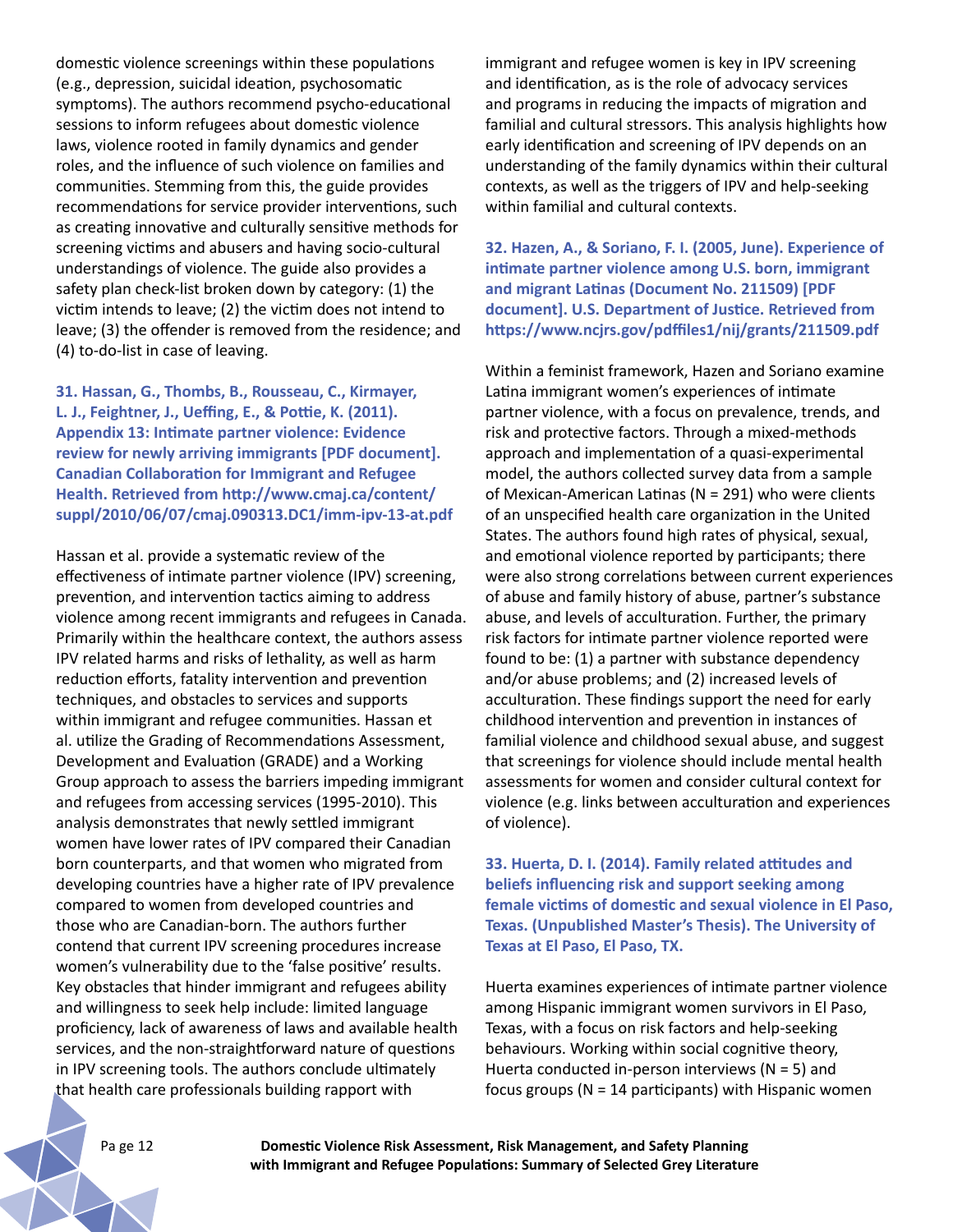survivors. The primary risk factors that emerged from the participants' narratives were legal status (i.e., survivor, perpetrator), cultural norms and expectations, gendered norms and expectations, and a history of family violence. To address these risk factors, Huerta suggests that public health initiatives, as well as intervention and prevention programs, should be education-focused and culturallyappropriate. Further, the author emphasizes the need for culturally-informed initiatives aimed at preventing, intervening in, and/or addressing childhood experiences with IPV, inferring that these behaviours are learned.

#### **34. Jin, X. (2003). Identifying risk factors in Chinese immigrant male batterers (Unpublished doctoral dissertation.), Adelphi University, Garden City, NY.**

Grounded in social learning, attachment, sociocultural, and feminist frameworks, Jin examines the dynamics and risk factors of violence perpetrated by Chinese immigrant male batterers in the New York Metropolitan area (2001- 2003). Jin utilized numerous instruments and scales as the basis for the questionnaire, including the Conflict Tactic Scale (form N), Inventory of Beliefs about Wife Beating, and Childhood Trauma Questionnaire (Bernstein et al., 1994). Participants were sixty-four Chinese immigrant male batterers who received court referrals to the Asian Outreach Clinic for mandatory domestic violence treatment, and Jin also included a control group of sixtytwo Chinese adult males from the same geographic area. Research findings demonstrate a significant correlation between childhood experiences of abuse (i.e., physical, sexual, emotional) and future violence against partners. Jin notes that additional risk factors that were explored but did not demonstrate significant difference between batterers and control groups were "hostile attributional bias" (p. 93), abuse disinhibition (e.g., alcohol abuse), and insecure attachments; these findings challenge conclusions draw by previous researchers on the unique experiences of male batterers. These findings also supported the use of educational programming and early intervention in instances of family violence and child abuse.

**35. Justice Institute of British Columbia. (2008, May). Empowerment of immigrant and refugee women who are victims of violence in their intimate relationships: Final report [PDF document]. Retrieved from http://www.jibc. ca/sites/default/files/research/pdf/Empowerment%2520 of%2520Immigrant%2520and%2520Refugee%2520Wom en%2520-%2520Executive%2520Sum%E2%80%A6.pdf**

This article focuses on service delivery factors in the health care, social service, and justice systems that are uniquely empowering and disempowering to immigrant and refugee women who are victims of domestic violence. Data for this study are drawn from in-depth interviews with 75 women survivors from four cultural groups (Asian, Filipina, Latin American, South Asian), conducted in their preferred language. Two broad themes emerged: (1) service providers must address the multiple needs of women (re: language barriers, lack of information, sponsorship and legal status, material needs, and social isolation), and (2) women need comprehensive services and caring support from a single key agency or service provider (i.e., proactive intervention, advocacy and accompaniment, broad interpretation of mandate, cultural sensitivity). Culturally sensitive safety planning involves respecting women's ties to their families and cultural communities. Additional recommendations include (1) ensuring access to interpreters trained in the dynamics of domestic violence, (2) ensuring continuity of care, (3) providing training to anti-violence and settlement workers, and (4) funding additional services to better meet the needs of this population. Immigrant women are similar to nonimmigrant women; however, they experience violence in unique and intensified ways, and have unique needs due to their experiences and legal status.

**36. Kyriakakis, S. (2009). The role of cultural and structural factors in the manifestation of abuse and help seeking patterns for battered Mexican immigrant women (Unpublished doctoral dissertation). Washington University, St. Louis, MO.** 

Kyriakakis examines structural and cultural dynamics that influence Mexican immigrant women survivors' experiences of abuse and willingness to seek help, though a feminist and grounded theory frameworks. Data are drawn from semi-structured interviews with Mexican immigrant women survivors of intimate partner violence  $(N = 29)$  and service providers  $(N = 15)$  in St. Louis and New York. Kyriakakis' findings indicate that Mexican immigrant women's help-seeking behaviours are largely influenced by informal support networks. Furthermore, the primary

**Domestic Violence Risk Assessment, Risk Management, and Safety Planning** *Page 13* **with Immigrant and Refugee Populations: Summary of Selected Grey Literature**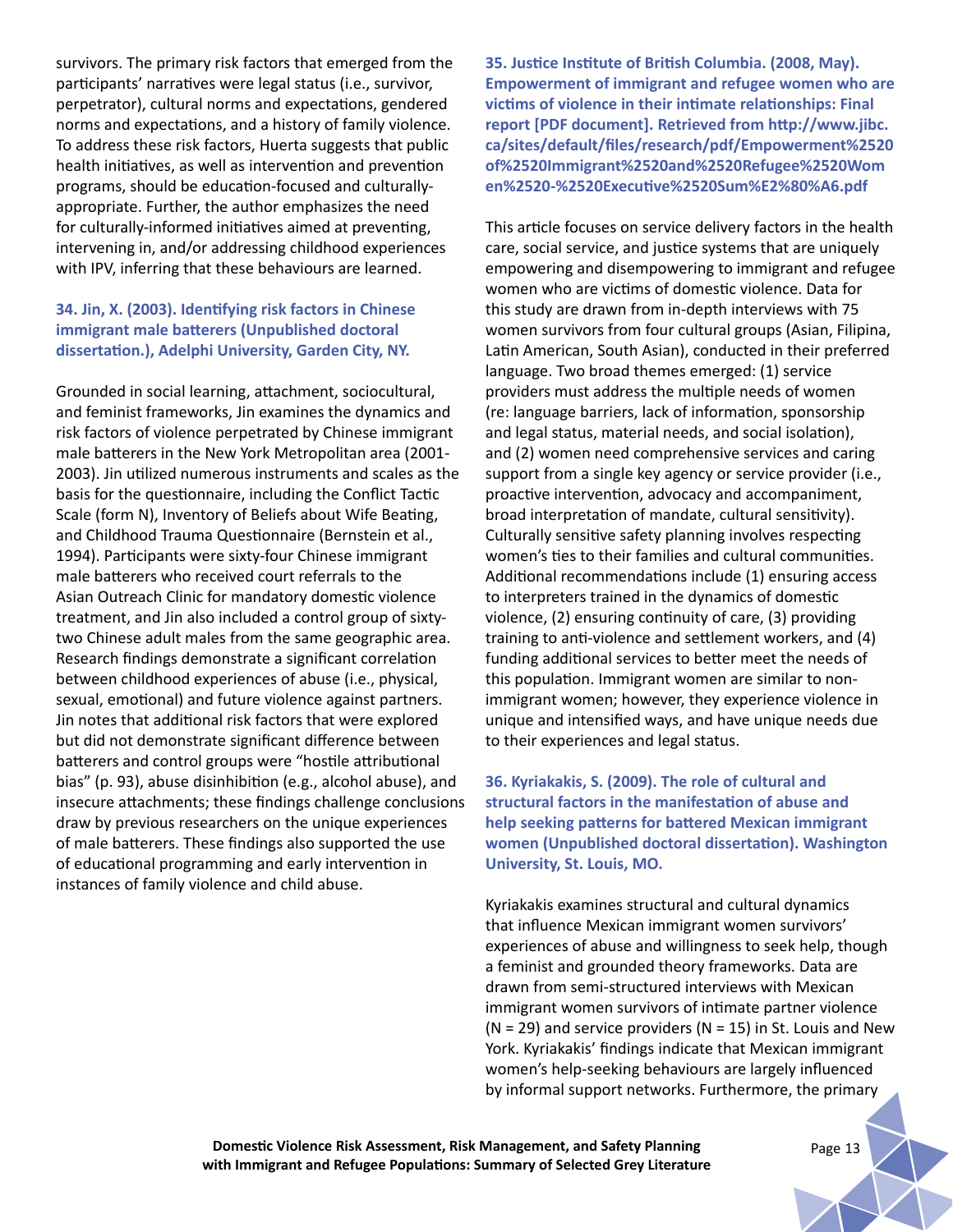reasons that women sought help, or the three "breaking points" within the help-seeking process, (p. 177) which were predictive of leaving the relationship, were: (1) abuse or harm to children; (2) infidelity; and (3) perceived or actual threats to life.

**37. Legal Momentum. (n.d.). How to protect yourself and your children from domestic violence: Safety planning for immigrant and refugee women [PDF document]. Retrieved from http://iwp.legalmomentum. org/cultural-competency/safety-planning/CULTCOMP\_ SafetyPlanning\_2004.pdf**

This pamphlet provides information on safety planning for abused immigrant and refugee women living in the United States. It aims to provide immigrant and refugee women with safety measures for instances in which they and/or their children are exposed to, experience, and/or want to leave violence relationships. The main focus of this guide is to aid immigrant and refugee women for situational preparedness, legal alternatives, and empowerment-based tactics with an emphasis on addressing and escaping violence. The safety recommendations are categorized thematically: (1) emergency measures; (2) safety for children; (3) safety at home post-separation; (4) safety at work; (5) economic assistance; (6) general safety tips; (7) legal steps; and (8) organizational and support service contacts. Further, each category provides steps through which to develop these responses, such as guidelines for safety planning (e.g., fleeing violence, safety of children during and post-separation, preventative measures to hinder abusers' contact, employer notification, setting up personal bank accounts, child support applications, and evidence collection and maintenance to support immigration applications). The guide also provides a post-separation checklist for survivors, which includes items such as securing identification materials, money, court documents, police and medical records, evidence of injuries, and names of shelters.

#### **38. Lucknauth, C. (2014). Racialized immigrant women responding to intimate partner abuse (Unpublished Master's Thesis). University of Ottawa, Ottawa, ON.**

Lucknauth's research explores how racialized immigrant women experience and respond to intimate partner abuse and their expressions of agency. This study is grounded in both intersectional and feminist standpoint frameworks and based on data from interviews with immigrant women who are newcomers to Canada ( $N = 8$ ). In terms of immigrant women's agency in instances of partner

violence, the participants report engaging in defensive and pro-active strategies (e.g., aversion, prayer). The author further characterizes immigrant women as "active knowers of their circumstances" (p. ii), and suggests supporting their agency and providing options through a focus on "daily survival, help-seeking activities, and long-term solutions" (p. 93). Participants' accounts suggest that the primary influences on their decision-making processes and exercises of agency are financial and social capital. Policy recommendations from this study also focus on immigrant women's agency, with an emphasis on supporting immigrant women's decision-making process through providing many options and coping mechanisms versus relying on strict intervention-based models.

**39. Macklin, A. (n.d.) RE: Notice requesting comments on a proposal to introduce a conditional permanent residence period of two years or more for sponsored spouses and partners in a relationship of two years or less with their sponsors. Retrieved from Canadian Council for Refugees website: http://ccrweb.ca/files/ macklinconditionalprstatus.pdf** 

Macklin comments on the two-year time-span for conditional permanent in sponsorship relationships in Canada. The author assesses the proposed modifications by calling into question: (1) if there is sufficient evidence on the effectiveness from similar policies (i.e., United States, United Kingdom, New Zealand, Australian); (2) whether the conditional permanent residence requirement will eliminate or supplement the upfront screening that the current immigration system utilizes; (3) how to measure the required time-period for sponsored individuals under the common-law and conjugal partnerships; (4) how the length of the required period and criteria have been allegedly set to be fair and non-discriminatory; and (5) what measures are in place in cases. Macklin notes that Citizenship and Immigration Canada's notice on the proposed two-year rule indicates that there will be an exemption in place for sponsored women leaving abusive relationships, and notes that the terms of the abuse exemption should be clearly stated and viable in order to assess the proposed conditional status. Ultimately, the author recommended using the issues and concerns encountered in similar existing models to inform the implementation of the Canadian model, as well as potential considerations related to abuse exemptions.

Pa ge 14 **Domestic Violence Risk Assessment, Risk Management, and Safety Planning with Immigrant and Refugee Populations: Summary of Selected Grey Literature**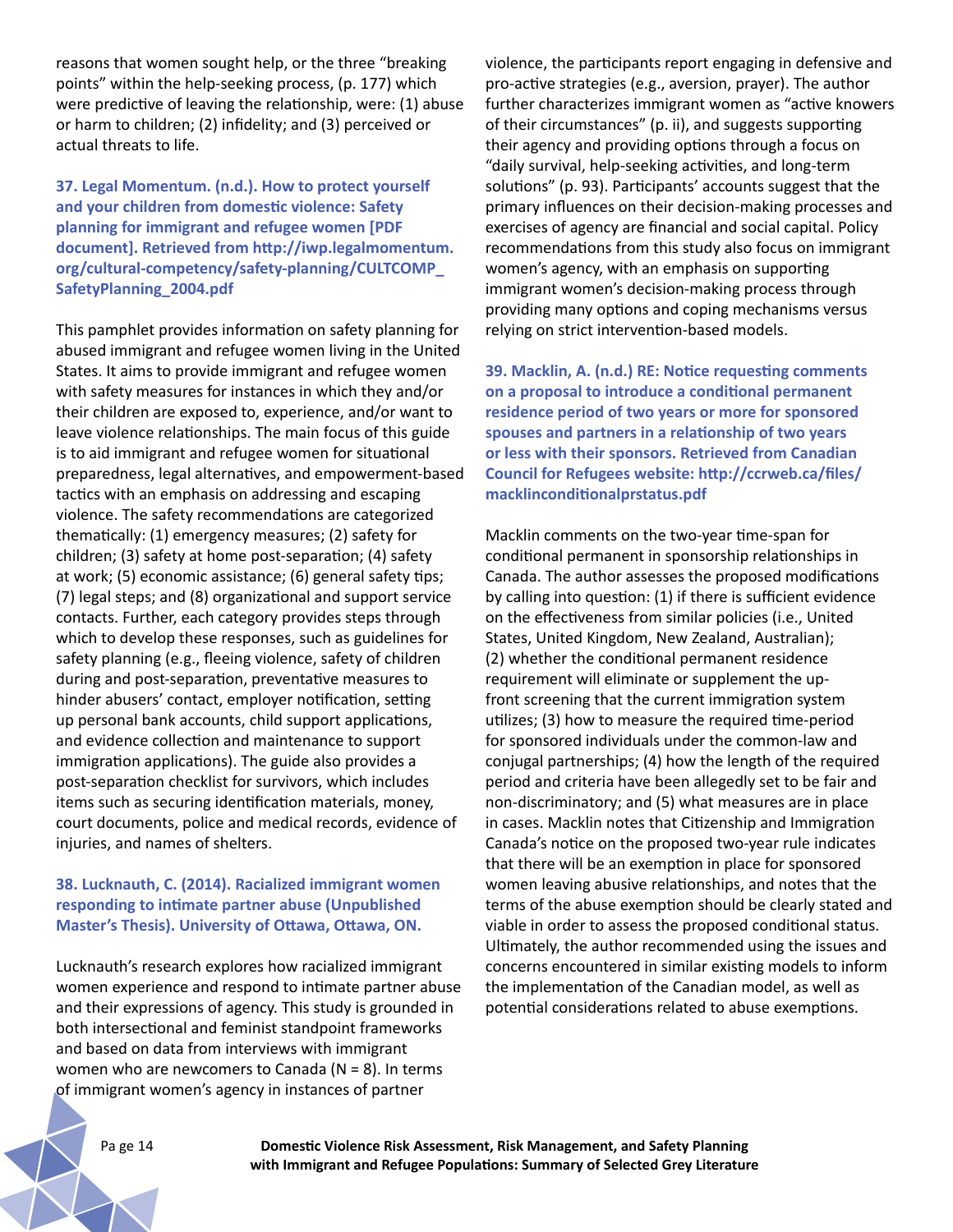**40. Messing, J. T., Amanor-Boadu, Y., Cavanaugh, C., Glass, N. E., & Campbell, J. (n.d.). Culturally competent intimate partner violence risk assessment: Adapting the danger assessment for immigrant women [PDF document]. Retrieved from http://www.learningtoendabuse.ca/sites/ default/files/danger-assessment-for-immigrant-women. pdf**

Messing et al. modified the Danger Assessment Tool to address the specific risks and needs of immigrant women. Through the use of both feminist and intersectional frameworks, the authors conducted a secondary data analysis on Risk Assessment Validation Study (RAVE) data (Campbell et al. 2005), which was collected via telephone and in-person interviews. Data collection was longitudinal (i.e., 6-12-month follow-ups), and the population used for this sample was immigrant women ( $N = 148$ ). This is the first study to develop and test an immigrant-specific risk assessment tool. The outcomes support the creation of the Danger Assessment for Immigrant Women (DA-I), a culturally competent risk assessment tool attentive to the unique vulnerabilities faced by immigrant women due to their immigration status and culturally-specific risks, such as immigrant men's status and social integration, dependence on abusers, and traditional and cultural norms that hinder autonomy.

#### **41. Messing, J. T., Glass, N. E., & Campbell, J. C. (n.d.). Danger assessment for immigrant women (DA-I) [PDF document]. Retrieved from: https://www. dangerassessment.org/uploads/DA-I%20English.pdf**

Messing et al. introduce the danger assessment (DA) for immigrant women, with an emphasis on the various risk factors that are correlated with critical and lethal abuse within immigrant populations. The intention behind the DA tool for immigrant women is to highlight the unique risks for recidivism and severe violence in immigrant women's abusive relationships. The tool assesses the frequency and magnitude of violent incidences experienced by immigrant women within the last year, and consists of twenty-six items with yes and no responses, including question 24, "Has he threatened to report you to child protective services, immigration, or other authorities?"

**42. Metropolitan Action Committee on Violence Against Women and Children. (2012, April 6). Statement on amendment to the immigration and refugee protection regulations: Proposed conditional permanent residence period for sponsored spouses [PDF document]. Retrieved from http://ccrweb.ca/files/metrac\_comments.pdf**

This brief position paper from the Metropolitan Action Committee on Violence Against Women and Children (METRAC) was written in opposition of the 2012 Citizenship and Immigration Canada's (CIC) proposed amendments to the conditional permanent residence period for sponsored spouses. METRAC outlines the primary reasons for their opposition to the spousal sponsorship amendment, which include how this amendment would trap abused immigrant women in sponsorship relationships if they were forced to "make the difficult choice between personal safety and life in Canada" (p. 2). In sum, METRAC is opposed to the two-year cohabitation requirement due to the increased risk for victimization, hindrance of autonomy, and forced dependency experienced by immigrant women.

**43. Ministry of Women's Affairs. (2010, July). Speak up, seek help, safe home: A review of literature on culturally appropriate interventions for intimate partner violence [PDF document]. Retrieved from http://women.govt.nz/ sites/public\_files/speak-up-seek-help-safe-home.pdf**

This document reviews contemporary literature on "culturally appropriate interventions for domestic violence in ethnic communities" (p. 1), with a focus on the communities and cultures in New Zealand who identified as ethnic groups other than Pākehā, Māori, or Pacific. Due to the limited nature of New Zealand-specific literature, however, most of the sample was drawn from research conducted in United States, Canada, and Australia that examined domestic violence intervention and prevention strategies among ethnic groups that were common within the New Zealand context. Through this analysis, the dominant theoretical frameworks that emerged were feminist, post-colonial, human rights, and Cultural Context Models (CCM). The outcomes of this literature review reveal that: (1) there is limited research on culturally appropriate intervention in domestic violence cases within the New Zealand context; (2) the research that is available "lack[ed] evaluation" (p. 1); (3) most research was victimfocused; (4) promising practices involved the engagement of both victims and offenders in the intervention and therapeutic processes; and (5) culturally appropriate support and outreach services within ethnic communities were consistent with the findings of the Ministry of Women's Affairs consultations with the community.

**Domestic Violence Risk Assessment, Risk Management, and Safety Planning** *Page 15* **with Immigrant and Refugee Populations: Summary of Selected Grey Literature**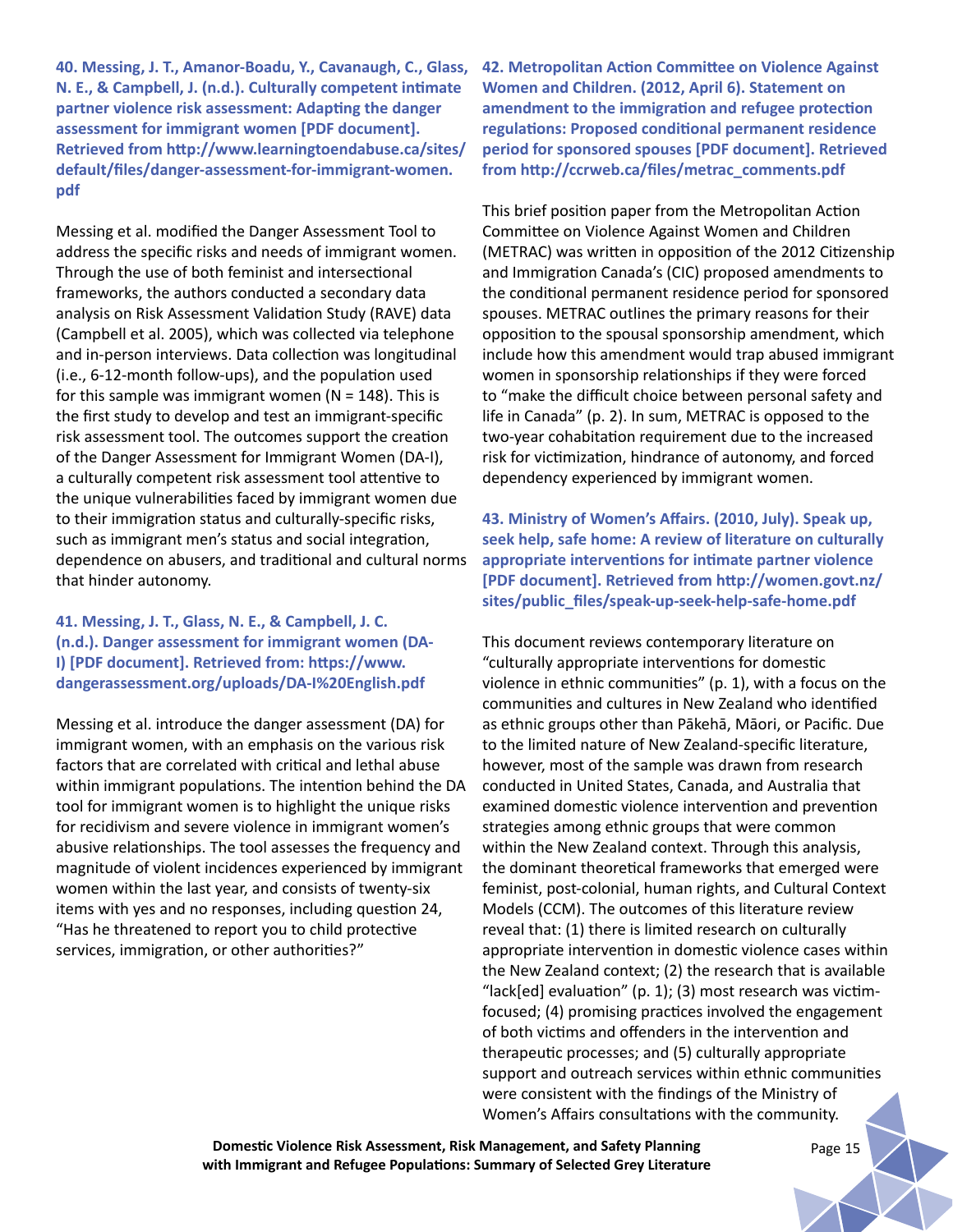**44. Montgomery, S. R. (2010). South Asian immigrants' perceptions of abuse in marital conflicts: When are male abusive tactics an acceptable method of managing conflicts? (Unpublished doctoral dissertation). Boston College, Chestnut Hill, MA.** 

Through the use of the Abusive Conflict Tactic Perception Scale (ACTPS), Suinn-Lew Asian Self-Identity Acculturation Scale, and Mutual Psychological Development Questionnaire (MPQD), Montgomery examines South Asian immigrants' experiences with and perceptions of abusive marital conflicts and tactics. Survey data for this study are drawn from a sample of South Asian male (N = 15) and female ( $N = 35$ ) immigrants living in the United States (i.e., Massachusetts, New Hampshire, Rhode Island, Arizona New Jersey, Texas, Alabama, New York, Arkansas) who were born to parents from Nepal, India, Bangladesh, Pakistan, or Sri Lanka (p. 34). Based in acculturation and feminist theories, Montgomery's analysis demonstrated that South Asian male immigrants were more likely to classify abuse as acceptable when they believed their wife had either violated an expected cultural/social norm and/ or they perceived their needs in the relationship to be unmet. Further, the primary predictors of acceptance of abuse were length of stay and education levels (p. 74).

**45. MOSAIC. (2015). Working together: Engaging communities to end violence against women and girls: Preventing and reducing violence against women and girls in the name of "honour". Retrieved from http:// honourforwomen.ca/wp-content/uploads/2016/01/ Literature-Review-Jan-2016.pdf**

MOSAIC conducted a literature review with a focus on the prevention and reduction of honour-based violence (HBV) experienced by women and girls, with the aim of establishing a multi-agency approach to address the risk for and presence of HBV in Canada. The authors examined HBV definitions, appraised programs, and various protocols and strategies used in Canada, the United Kingdom, the Netherlands, Norway, and Germany. For the purposes of this study, HBV is defined as a phenomenon where a woman or girl is subjected to violence and, in some cases, killing based on an alleged misconduct that dishonoured their family. The literature review demonstrates that there is a lack of HBV-specific services, training, and protocols within justice and law enforcement systems in Canada. MOSAIC contends that HBV is mainly perpetrated by the women/men from the collectivistic cultures and communities, and common risk factors for such violence include, but not limited to, women's: (1) empowerment,

education and employment; (2) manners of dress; (3) perceived violations of familial and cultural expectations; and (4) communication and/or relationships with nonkin males. In the context of HBV and related risk factors, the concept of honour is conceptualized as a collective attribute interconnected to familial and community reputations. MOSAIC ultimately contends that only shifts in attitudes towards HBV within families and communities can eliminate such practices. Further, building awareness, delivering training, establishing and enhancing services, and developing protection measures addressing HBV across various public sectors would enable effective programs, referrals, and interventions.

**46. Muhammad, A. (2012, January) Canadian Council of Muslim Women (CCMW) Position on Femicide [not honour killing][PDF document]. Canadian Council for Muslim Women. Retrieved from http://ccmw.com/wpcontent/uploads/2013/06/ccmw\_position\_femicide\_not\_ honour\_killing.pdf**

This brief position paper is published by the Canadian Council of Muslim Women (CCMW) on femicide, in which they voice opposition to the use of the term honour killing. The CCMW argues to shift the language used to frame "honour killings" to "femicide," because "no murder of a woman should be categorized by the rationale provided by the murderer, or by society itself, whether it be called honour killing or crimes of passion" (p. 1). They further concluded that murders/honour killings should not be classified as anything other than homicide/femicide, because conclusions should not be drawn that separate killings on the grounds of sex, gender, religion, or culture. This is a firm rejection of any rationale for the murder of women. CCMW further call into question how the multicultural nature of Canadian society could be used to divide populations on the grounds of culture and segregate certain acts (e.g., honour killings) based on cultural or religious grounds or through cultural relativism.

**47. Muhammad, A. A. (2010, June). Preliminary Examination of so-called "honour killings" in Canada [PDF document]. Department of Justice Canada. Retrieved from http://www.justice.gc.ca/eng/rp-pr/cj-jp/fv-vf/hkch/hk\_eng.pdf**

Muhammad examines the roots and development of so-called honour killings, as well as contemporary manifestations of these killings within Latin America, Europe, the Middle East, South Asia, and Canada. Through a literature review and qualitative analysis of court

Pa ge 16 **Domestic Violence Risk Assessment, Risk Management, and Safety Planning with Immigrant and Refugee Populations: Summary of Selected Grey Literature**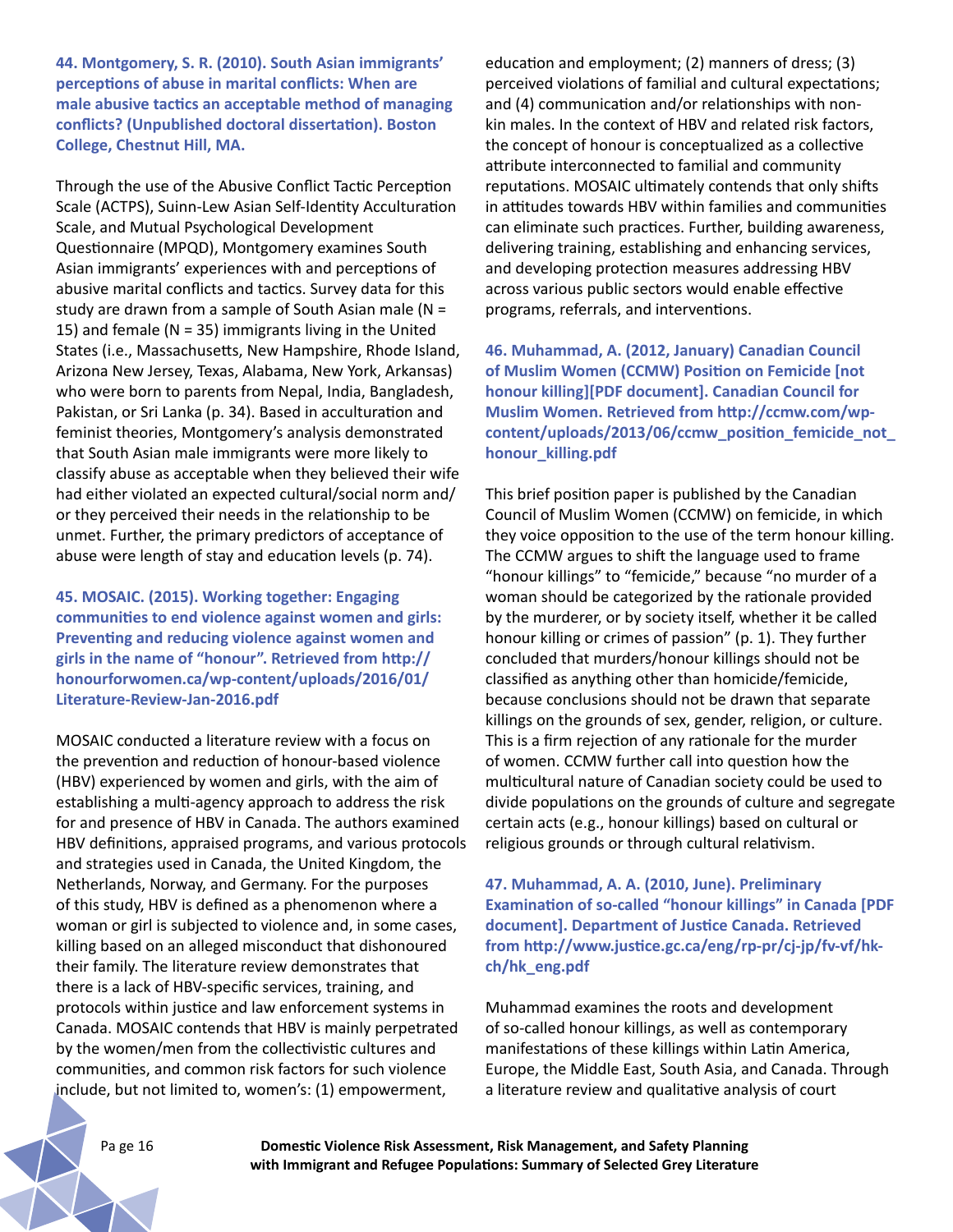cases and media reports, Muhammad develops victim and perpetrator profiles and highlights contexts and developments of honour killings to inform intervention and prevention of such crimes in Canada. The author outlines victim profiles (e.g., dominantly married, economically vulnerable, socially isolated), perpetrator profiles (e.g., economic position, class, gender role expectations), and socio-cultural risk factors (e.g., patriarchal power dynamics, religious ideologies, the monetization of women). Of note, Muhammad raises the notion of "false honour killings" (p. 29) in which killings are motivated by revenge/feuds/financial gain, but the perpetrator claims they were exacted out of honour or cleansing of the family.

## **48. Munisamy, G. (2009). Impact of intimate partner violence on health in Asian Indian immigrant women (Unpublished doctoral dissertation). Illinois Institute of Technology, Chicago, IL.**

Munisamy sets out to identify the annual rate of intimate partner violence (IPV) in a sample of first generation Asian Indian immigrant women, and to develop a culturally-specific model to assess risk factors for intimate partner violence within these populations. The research additionally focuses on the interrelated nature of abuse, culture, and health outcomes. Using the Conflict Tactics Scale 2 (CTS-2), SF-36 v2, and Asian American Values Scale-Multidimensional, Munisamy conducted an online survey of married Asian Indian immigrant women living in the United States (N = 98). The author concludes that, "[a] s predicted, the annual rate of IPV in the current sample is much higher (46.9%) than that of US general population estimates" (p. vii). Additional key findings were that: (1) most respondents reported engaging in aggressive behaviours against their spouses; (2) immigration status was the only statistically significant risk factor or predictor of abuse; and (3) violence manifested as on-going and cyclical on behalf of both partners in abusive Asian Indian immigrant relationships.

### **49. National Coalition Against Domestic Violence. (n.d.). Immigrant victims of domestic violence [PDF document]. Retrieved from http://www.learningtoendabuse.ca/sites/ default/files/dv\_immigrantvictims.pdf**

The document presents findings from several articles that examine the prevalence of domestic violence among immigrant women residing in the United States. The authors suggest that immigrant women are vulnerable to, and impacted more by, these abuses, which is predicated on the grounds of immigration experiences, cultural

differences, and barriers to help-seeking. The primary focus of this document are barriers to help-seeking and culturally-specific strategies utilized by abusers as reported by immigrant women survivors, as well as resources and recommendations for culturally appropriate service provision. The common barriers highlighted document include, but are not limited to, language proficiency, limited access to interpreters, fear of community isolation or exclusion, cultural and religious norms, fear of deportation, and fear of losing their children. Further, strategies utilized by abusers to control their victims include isolation, threats, socio-economic and emotional abuse, immigration status, and threats related to child custody and access. Safety planning recommendations are also presented, with an emphasis on educating immigrant women survivors on their legal rights, available services, and eligibility requirements to aid them in applying for legal status. This document ultimately recommends connecting these women with culturally appropriate advocacy services and professional legal assistance.

**50. Novick, S., Yoshihama, M., Runner, M., & Fund, F. V. P. (2009, April). Intimate partner violence in immigrant and refugee communities: Challenges, promising practices, and recommendations [PDF document]. Robert Wood Johnson Foundation. Retrieved from http://www. policyarchive.org/handle/10207/21315**

This report is descriptive in nature and reviews intimate partner violence among immigrant and refugee communities in the United States. Novick et al.'s analysis is broken down into four main sections: (1) background and definitions; (2) needs and challenges; (3) recommendations for service provision, funding, and policy-making; and (4) an overview of general issues with research on, and evaluation of, intimate partner violence in immigrant and refugee communities. The study includes a literature review and case studies of organizations (N = unspecified), and the findings highlight risk factors and dynamics indicative of vulnerability among immigrant and refugee communities, including: (1) language barriers and/ or limited language proficiency; (2) lack of understanding of legal rights, systems, and services; (3) stress related to adapting to new cultures, systems, and social structures; (4) economic struggles and isolation; (5) social isolation; and (6) legal status. The authors suggest addressing these risk factors through culturally appropriate and informed service provision, outreach, and violence prevention.

**Domestic Violence Risk Assessment, Risk Management, and Safety Planning Page 17** Page 17 **with Immigrant and Refugee Populations: Summary of Selected Grey Literature**

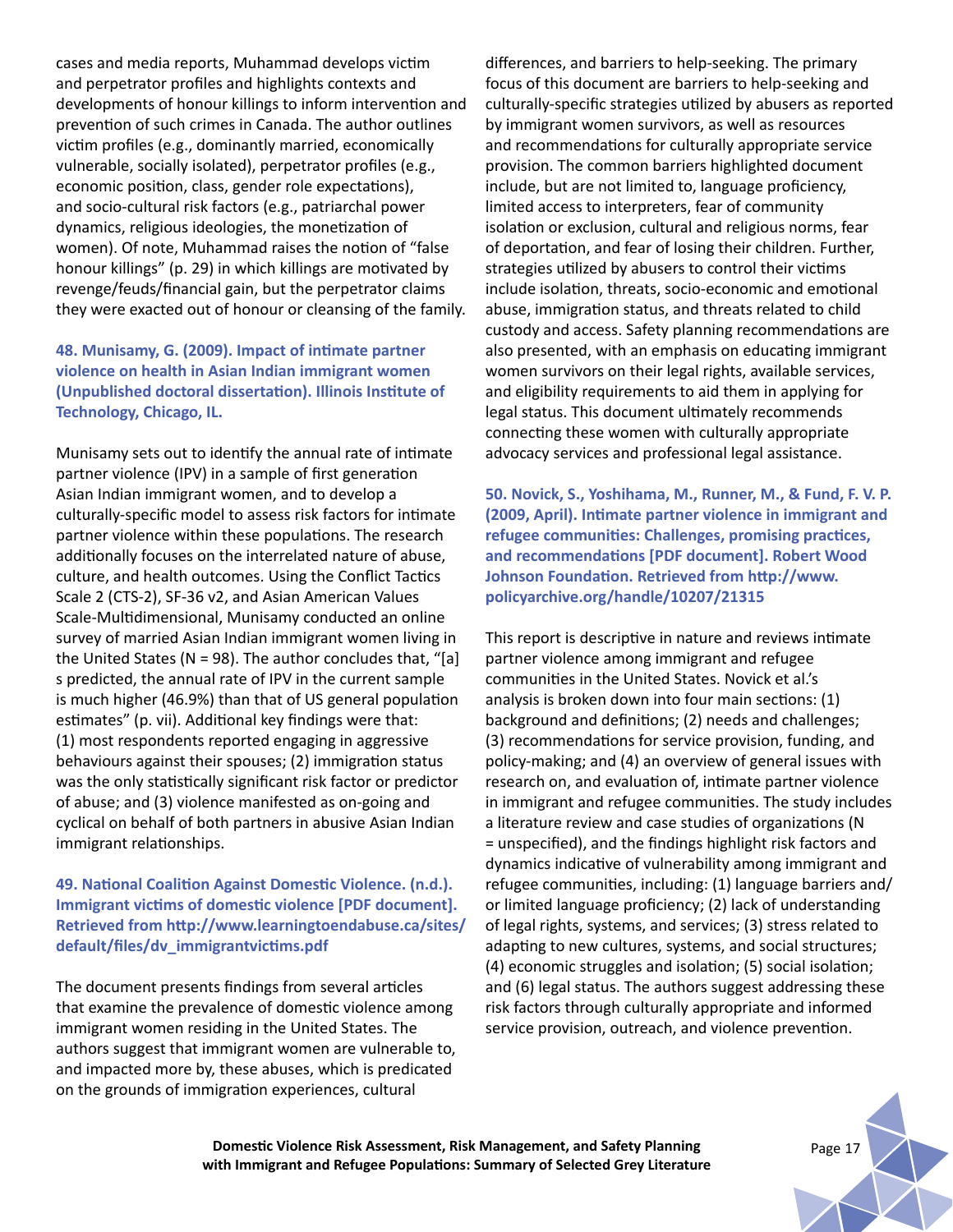**51. Ontario Council of Agencies Serving Immigrants. (2006). Prevention of domestic violence against immigrant and refugee women: Prevention through intervention training [PDF document]. Canadian Council for Refugees. Retrieved from http://ccrweb.ca/files/ocasi\_ domviolence\_training\_manual\_nov2006\_0.pdf**

This document is an intervention training manual created by the OCASI. The goals set out in the training are to: (1) identify indicators of violence against women, (2) ensure early response, (3) streamline interagency coordination and case management, and (4) provide effective support and referral. The manual portrays key learning outcomes that emphasize increased understandings of the dynamics, cyclical nature, cultural and social circumstances, and legal frameworks of domestic violence, as well as improved service provision through coordination and collaboration. The training manual covers responses to domestic violence experienced by many women with intersecting vulnerabilities, but module three specifically addresses the dynamics and barriers faced by immigrant, refugee, and non-status women. These dynamics include common barriers (i.e., social, linguistic, cultural, religious, legal) and immigration-related fears. The training manual focuses on ensuring early response, outlined as "preventing and intervention; proactive assessment; levels of assessment; levels of intervention; guidelines for reporting domestic violence; understanding and supporting the survivor; education and awareness" (p. 2). The manual also emphasizes the need for culturally competent service provision.

## **52. Ontario Council of Agencies Serving Immigrants (OCASI). (n.d.). Immigration regulation change can put women and children at risk. Retrieved from http:// www.ocasi.org/immigration-regulation-change-can-putwomen-and-children-risk**

This position paper analyzes the proposed two-year conditional residence timeframe in sponsorship relationships. The authors present reservations and concerns about the suggested amendment, arguing that it has the potential to put women and children at heightened risk of violence upon implementation. Based in previous research, the paper argues that sponsored women are vulnerable, at risk an increased risk of domestic violence, less likely to disclose abuse, often unaware of their rights, and experience barriers to help-seeking. It contends that the proposed amendment will exacerbate the unequal power dynamic in sponsorship relationships, and has the potential to trap abuse immigrant women

and their children in abusive situations. The authors compare the proposed amendment with similar models employed by other countries (e.g., United States, United Kingdom, Australia), and highlights how conditional status makes sponsored immigrant women in these countries increasingly vulnerable.

**53. Orloff, L. & Garcia, O. (2004). Dynamics of domestic violence experienced by immigrant victims. In L. Orloff & K. Sullivan (Eds.), Breaking barriers: A complete guide to legal rights and resources for battered immigrants (pp. 1-24). Washington, DC: Legal Momentum.**

Orloff and Garcia created a manual that seeks "to explain the complex topics of domestic violence and immigration laws that are intended to assist immigrant survivors" (p. 2), and to assist legal and anti-violence advocates in the United States. The manual discusses forms and dynamics of violence experienced by immigrant, refugee, and non-status women, such as emotional abuse, economic abuse, coercion, and threats, as well as language and cultural barriers. The authors highlight that immigration related abuses and, more specifically, fear of deportation are the primary obstacles for battered immigrant woman attempting to escape their abuser. Orloff and Garcia suggest advocates clearly convey to women that information will remain confidential and the protections afforded to the abused immigrant woman under the Violence Against Women Act.

**54. Orloff, L. E. (n.d.). Interviewing and safety planning for immigrant victims of domestic violence [PDF document]. Legal Momentum: The Women's Legal Defense and Education Fund. Retrieved from http://library.niwap.org/ wp-content/uploads/2015/CULT-Man-Ch2-InterviewingSa fetyPlanningImmVictimsDV-09.23.14.pdf**

Orloff discusses effective methods for identifying, interviewing, assisting, and ensuring the safety of immigrant women who experience domestic violence, with an emphasis on communication tactics that advocates, service providers, and attorneys could use. This report outlines a format for questions to screen for domestic violence and/or interview immigrant women that focuses on creating "a space in which the client feels that she can express her fears and needs within her own cultural context" (p. 2). Orloff stresses the importance of creating safe communication (e.g., establish safe times to contact, block identification for calls, respect/believe woman's statements), providing transportation and/or childcare, and minimizing language barriers when developing safety plans.

Pa ge 18 **Domestic Violence Risk Assessment, Risk Management, and Safety Planning with Immigrant and Refugee Populations: Summary of Selected Grey Literature**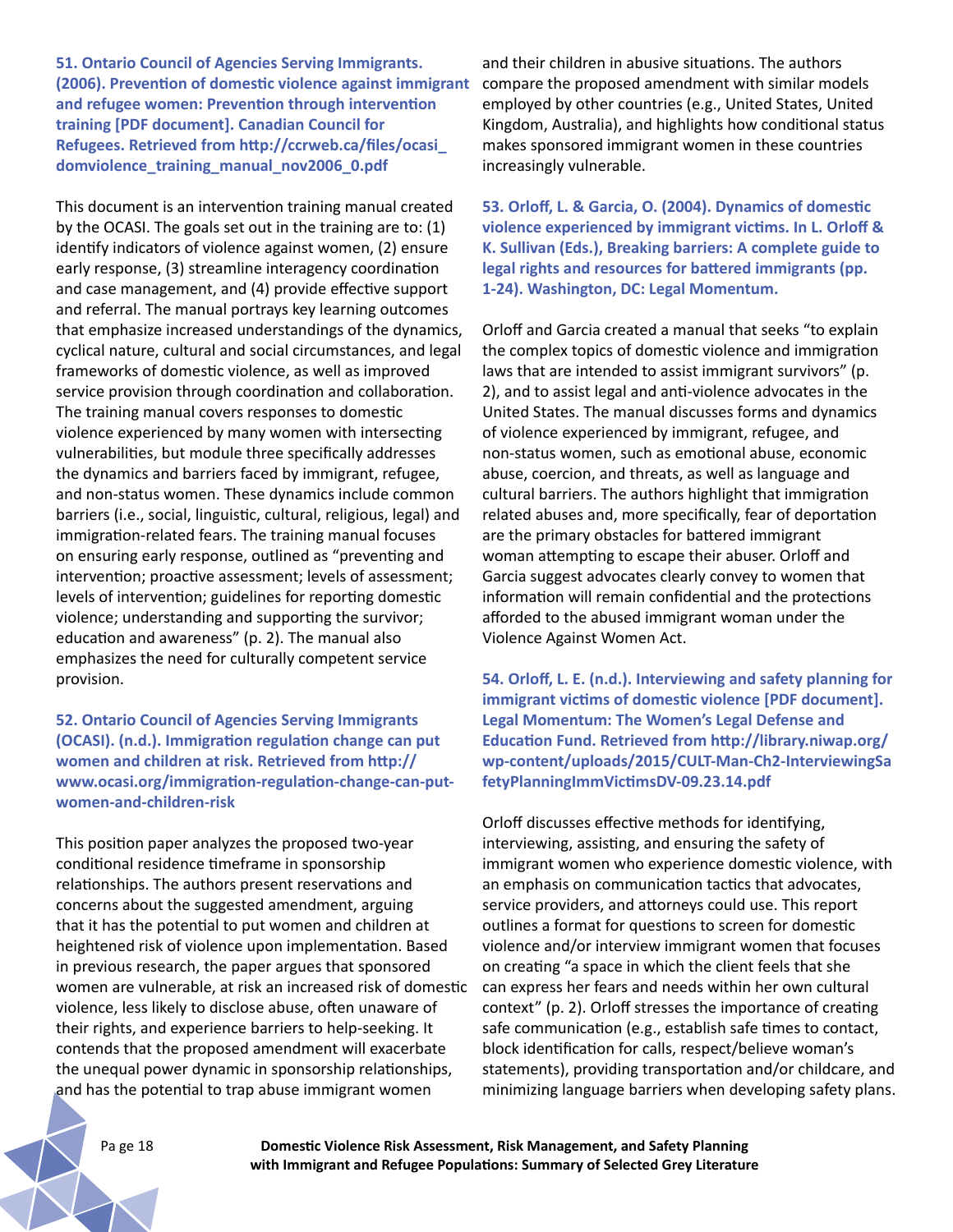Orloff also highlights the need for practical and populationspecific inclusions, such as ensuring the survivor secure important documentation like immigration paperwork. Overall, this resource provides a framework for how to create safe space and allow abused immigrant women to explain their experiences within their own cultural contexts. Through interviews with immigrant Latina women living

**55. Pinzon, C. E. (2006). The expectations of protection of survivors of intimate partner abuse and their interveners. (Unpublished Master's thesis). California State University, Long Beach, CA.**

The goal of this research was to provide insight into survivors' and advocates' expectations of protection from intimate partner abuse. Based in standpoint and grounded theory frameworks, Pinzon explores these protections through in-depth interviews with immigrant Latina women living in rural areas of Fresno County, California (N = 7) and victim advocates ( $N = 3$ ). Seven primary themes emerged from this research regarding expectations of service provisions and protections in instances of abuse: (1) safety, (2) understanding of the situation and dynamics, (3) empathy, (4) education, (5) culturally appropriate services, (6) familism, and (7) localized services. These findings demonstrate the need for education about alternatives to violence, as well as localized and culturally appropriate services in rural and remote areas.

**56. Rana, S. (2012, February). Addressing domestic violence in immigrant communities: Critical issues for culturally competent services [PDF document]. National Online Resource Center on Violence Against Women. Retrieved from http://vawnet.org/print-document. php?doc\_id=3157&find\_type=web\_desc\_AR**

Within an intersectional framework, Rana's work provides an overview of three key areas: (1) methodological issues and considerations for researching partner violence in immigrant communities; (2) contemporary literature on contexts for and experiences of violence within these communities; and (3) considerations and recommendations for culturally appropriate service provision. The literature review highlights common risks for violence and vulnerabilities unique to immigrant populations, including legal status, financial dependence, community/extended family/nuclear family, social isolation, and protective strategies (e.g., submission). This research emphasizes the need for increased culturally appropriate and competent service provision, including culturally informed batterer intervention programs, with a focus on the complexities, vulnerabilities, and barriers experienced by immigrant and refugee communities.

**57. Reina, A. (2010). Domestic violence in Iowa: Exploring the experiences of Latinas with organizational response (Unpublished Master's thesis), Iowa State University, Ames, IA.**

in Iowa ( $N = 10$ ), Reina examines abused Latina immigrant women's experiences with and perceptions of service provider responses. Participants identify factors that influenced their willingness to seek services, experience with service providers, and overall risks, including legal status, cultural norms regarding violence, fear of partner, language, shame, social and financial isolation, and lack of knowledge regarding resources and laws. Grounded in a feminist framework, participants' accounts demonstrate the many barriers to anti-violence service that are linked to the unique vulnerabilities and risks experienced by the immigrant Latina population. To address these, Reina contends that programs and services need to be developed to with a focus on skill-based training and education to assist immigrant Latina women in achieving self-sufficiency in education and work. This research also supports the use of empowerment-based practices focused on assisting immigrant Latina women to attain self-sufficiency.

**58. Richards, L. (2009). Domestic Abuse, stalking and harassment and honour based violence (DASH, 2009) risk identification and assessment and management model [PDF document]. Retrieved from http://www. dashriskchecklist.co.uk/wp-content/uploads/2016/09/ DASH-2009.pdf**

This document is a risk assessment tool for domestic abuse, stalking and harassment, and honour-based violence (DASH). Specific to honour-based violence assessment, Richards includes the assessment criteria of: "traunting;" "self-harm;" "house arrest;" "fear of being forced into an engagement/marriage;" "pressure to go abroad;" "isolation;" "a pre-martial relationship or extramarital affairs;" "attempts to separate or divorce (child contact issues);" "threats that they will never see the children again;" and "threats to hurt/kill" (p. 6). This tool is aligned with the RARA model of risk management: "remove the risk;" "avoid the risk;" "reduce the risk;" and "accept the risk" (p. 7).

**Domestic Violence Risk Assessment, Risk Management, and Safety Planning** *Page 19* **Page 19 with Immigrant and Refugee Populations: Summary of Selected Grey Literature**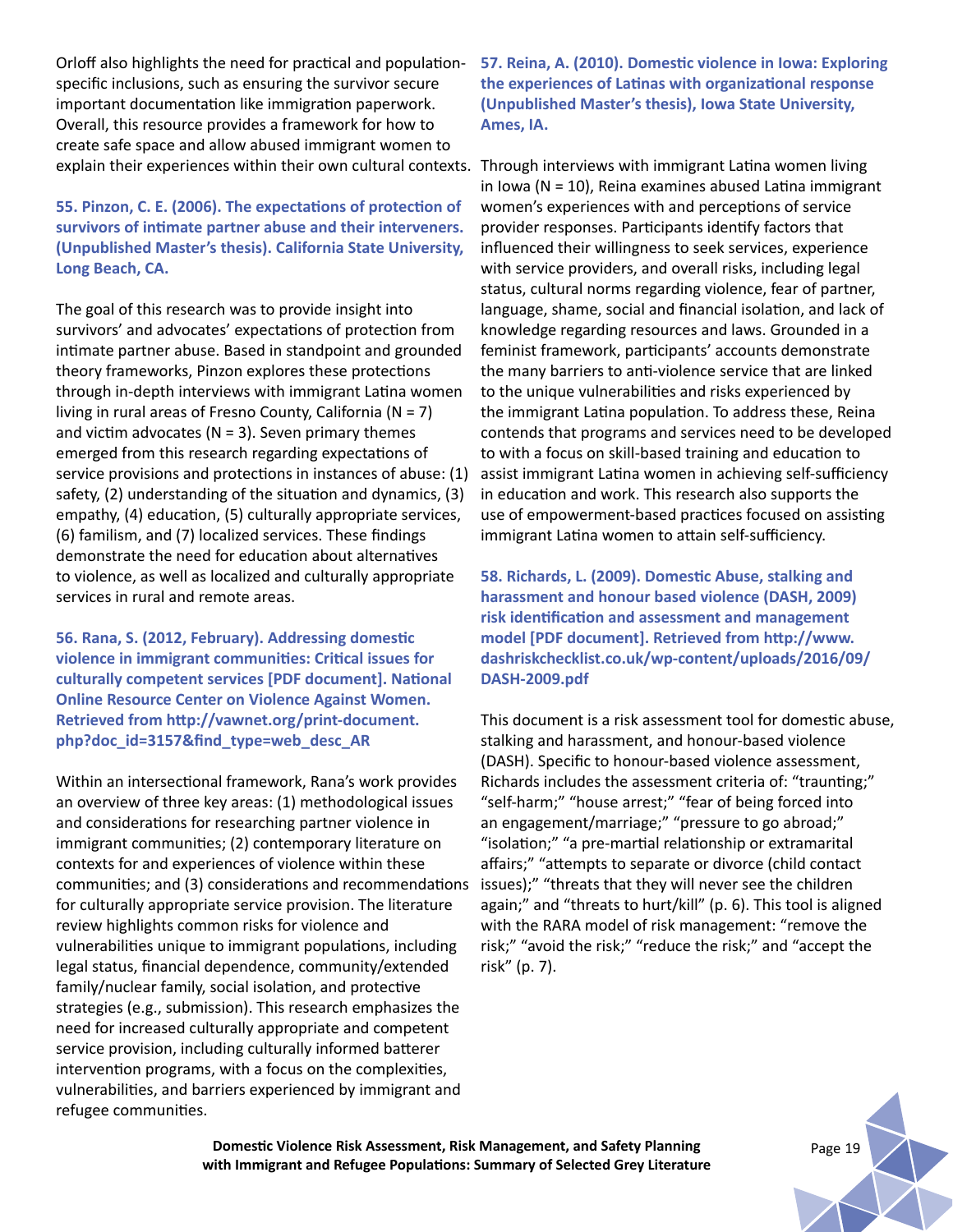**59. Riley, K. M. (2011, September). Violence in the lives of Muslim girls and women in Canada: Symposium discussion paper [PDF document]. Retrieved from http://www.learningtoendabuse.ca/sites/default/files/ Violence%20in%20the%20Lives%20of%20Muslim%20 Girls%20and%20Women.pdf** 

Riley analyzes Muslim women and girls residing in Canada's experiences and vulnerabilities with collectivist beliefs, ideologies, and cultural roots. The study was not limited to violence against women, as the author discusses many forms of structural and institutional violence experienced by Muslim women, such as racism, Islamophobia, and marginalization. To account for this scope, Riley adoptes the broad definition of violence proposed by Jiwani (2006), which includes violence outside the scope of the family contexts (i.e., micro-level) such as violence on among peers (i.e., mezzo-level) and societal-level violence (i.e., macro). This analysis highlights the many barriers faced by immigrant Muslim women and girls, such as stigma, racism, and social barriers, which hinder their disclosure and help-seeking. Through this analysis, Riley demonstrates the need for culturally appropriate and accessible services for abused immigrant and refugee women and girls, which can be accomplished through enhancing interpretation services, providing training on anti-oppression and anti-Islamophobia practices, and establishing client-centered approaches. Riley further suggests that effective responses necessitate addressing the interconnectedness of micro, mezzo, and macro level abuses within and experienced by these communities, rather than limiting definitions of cultural violence to gender and religiosity.

## **60. Rishchynski, G. M. (2006). Disclosing abuse: The voices of Spanish-speaking women in Canada (Unpublished Master's thesis). University of Toronto, Toronto, ON.**

In line with feminist frameworks and through qualitative, participatory action research, Rishchynski examines Spanish-speaking Latin American immigrant women living in Canada's experiences and disclosures of intimate partners abuse. Data are drawn from interviews with key informants in ethno-cultural service agencies in the Greater Toronto Area who have experience working with violence against women and immigration sectors ( $N = 5$ ) and two focus groups with Latin American immigrants living in Canada who have experience with disclosing intimate partner violence ( $N = 10$  participants). This research highlights both facilitators and barriers to

disclosure. Rishchynski identifies common barriers that hinder Latin American immigrant women's disclosure as language, legal status, cultural norms, isolation, and economic dependency. Conversely, the most common facilitators for seeking help and disclosing abuse were motherhood, education, and community outreach. The implications of this research call for legal and immigration reform in order to expedite court proceedings and address vulnerabilities created through sponsorship requirements, as well as provide safer, more supportive, and culturallyappropriate social services.

**61. Sharma, A. (2007). Provision of domestic violence services for immigrant women: A case for re-examining the concept of cultural competence. (Unpublished doctoral dissertation). Loyala University Chicago.** 

Within an interactional framework, Sharma aims to expand existing definitions and working knowledge of cultural competence "beyond conventional definitions, which focus on the relationship between the service provider and the client to include a systems approach" (p. 56). Sharma conducted a secondary data analysis of a mixed methods survey of South Asian and/or Asian immigrant serving organizations (i.e., anti-violence, legal aid, multi-service, 'other') in the United States and Canada (N = 27). Resulting from this analysis, Sharma proposes a four dimension holistic, culturally competent model for service provision to address: (1) complex and situational understandings of acculturation; (2) shifting to community-based intervention approaches; (3) inequalities faced by immigrant women (i.e., structural, social); and (4) "simultaneously working with institutional, cultural, and personal/individual systems" (p. x) during the process of service provision. Additional outcomes highlight how some components of organizational structure are closely related to cultural competence scores, as the less established organizations generally received lower scores in these measures. Further, many organizations lacked definitions for community and some utilized a definition that emphasized heterogeneity, but the lack of static and/or easily defined understandings of community impact our ability to examine cultural competence.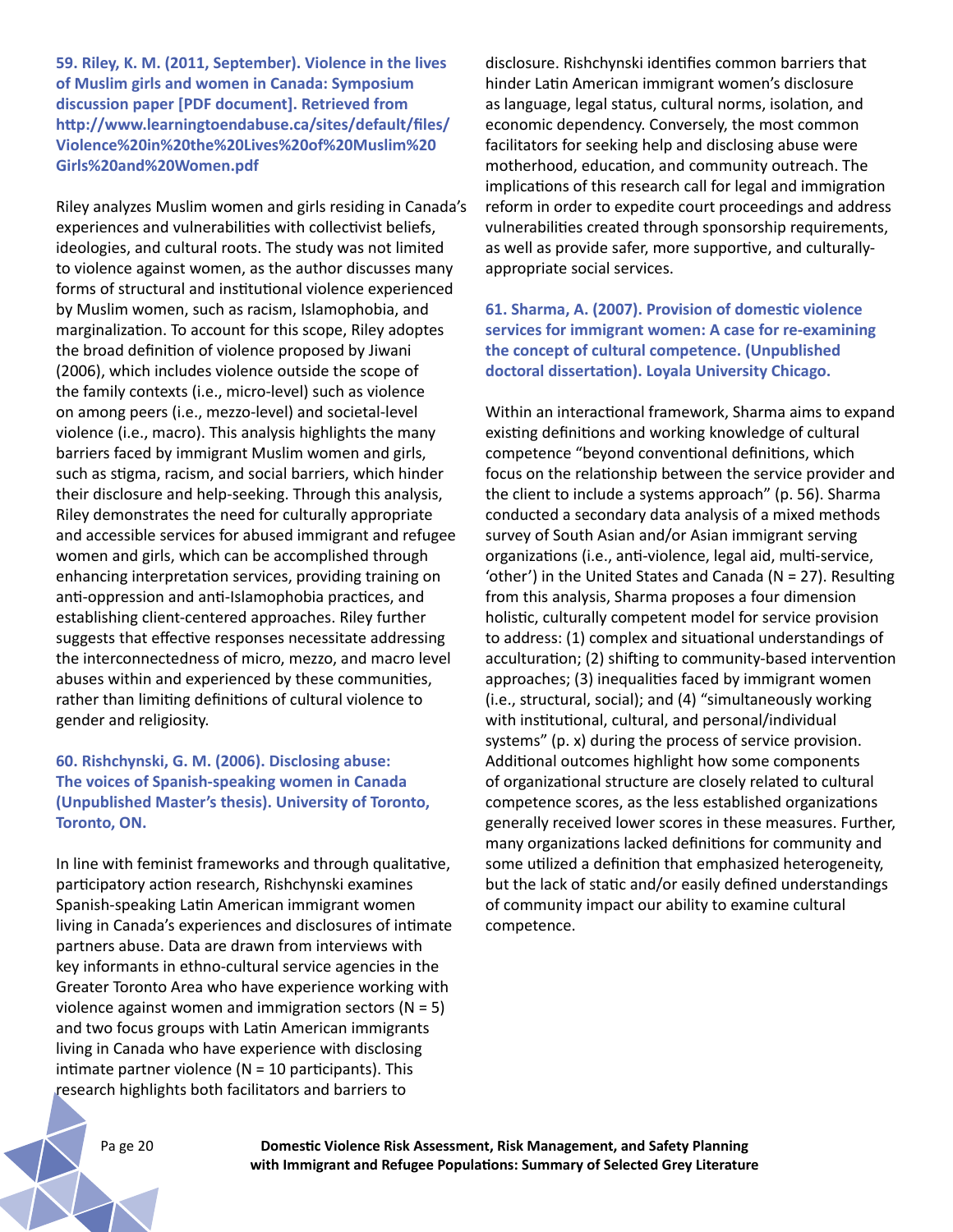## **62. Sheikh, N. S. (2008). A matter of faith: Muslim women's perception of their faith community's response to Intimate Partner Violence (Unpublished doctoral dissertation). Wright University, Dayton, OH.**

Within a nested ecology framework, Sheikh examines first generation Muslim immigrant women's experiences with and observations about responses to intimate partner violence within the Muslim faith community. Data for this study were collected through interviews with Muslim immigrant women (N = 5) from Northern California who were "recruited through a local domestic violence agency that serves East Indian battered women" (p. 39). Participants' accounts stress the importance and role of the faith community as a support post-immigration, which can minimize experiences of social isolation when positioned as a "substitute family" for newly landed immigrants (p. 88). With respect to experiences of violence, however, Sheikh's findings highlight that Muslim immigrant women's experiences of violence are more similar to the abuses experienced by women in their native country versus their host country, which demonstrate the impacts of collectivist culture and the culturally entrenched nature of patriarchal ideologies. Accordingly, the author suggests mitigating risk and addressing violence within these communities through community-based education and programming, as well as integrating and privileging community participation in the prevention of violence within collectivist cultures.

**63. Shuman, S. J. (2014). Intimate partner violence among undocumented Spanish-speaking immigrants: Prevalence and help-seeking behaviors in Philadelphia (Unpublished doctoral dissertation). Temple University, Philadelphia, PA.** 

Shuman examines the prevalence of intimate partner violence among non-status, undocumented Spanishspeaking immigrants, and analyzes related experiences with seeking help and health outcomes. Using a mixed methods approach, Shuman conducts both quantitative analysis of surveys ( $N = 200$ ) and qualitative analysis of interviews (N = 5) with Spanish-speaking, undocumented women, as well as a focus group composed of community health workers (N = unspecified) in Philadelphia. Findings demonstrate high rates of major depressive disorder and post-traumatic stress disorder among Spanish-speaking, undocumented immigrant women, as well as a high risk of post-traumatic stress disorder for Spanish-speaking, undocumented immigrant women survivors of domestic violence. Shuman underscores the need for increased,

higher quality mental health care and trauma-informed services for this population, and access to these services through healthcare systems with an emphasis on primary healthcare settings.

## **64. Sigal, J. I. (n.d.). Domestic violence and honor killings [PDF document]. Retrieved from https://www.apa.org/ international/united-nations/janet-sigal.pdf**

Sigal's analysis contextualizes intimate partner violence (IPV) as a human right violation perpetrated against women around the world, and highlights that the United Nations (UN) acknowledges patriarchal inequity as a factor triggering violence, which includes cultural norms. This research demonstrates that IPV is the most prevalent and under-reported abuse perpetrated against women, and reports that 40-70 percent of murdered women in Australia, Canada, Israel, South Africa, and the United States are victims of domestic homicide, which constitutes approximately 5,000 deaths. IPV has various impacts on women that includes physical, psychological, and health consequences, which are compounded by intersecting vulnerabilities such as culture. Accordingly, the author recommends the development of culturally sensitive and multifactor interventions to address the complexity of violence and its interconnectedness with various cultural stimuli, as well as establishing culturally appropriate intervention programs for offenders and involving men and boys finding solutions for the IPV. Additional responses to IPV should include: (1) the establishment of legal and international treaties to hold offenders accountable, (2) training sessions for professionals to advance sensitivity to victims of abuse and consider abuse incidences seriously, (3) academic education for women and girls to facilitate empowerment and financial independency, (4) life skills education for children teach them problem-solving and non-violent attitudes, (5) increased number of safe refuge for abused women, and (6) awareness campaigns to educate the public using media.

**65. Silva-Martinez, E. (2009). Understanding from the inside: A critical ethnographic view of help-seeking among battered Latinas in the Midwest of the United States (Unpublished doctoral dissertation). The University of Iowa, Iowa City, IA.** 

Through Chicana feminist, social disorganization, and power-dependence theories, and situated within a Mujerista epistemological framework, Silva-Martinez's critical ethnography explores Spanish-speaking, Latina immigrant women's' experiences with help-seeking.

**Domestic Violence Risk Assessment, Risk Management, and Safety Planning** *Page 21* **with Immigrant and Refugee Populations: Summary of Selected Grey Literature**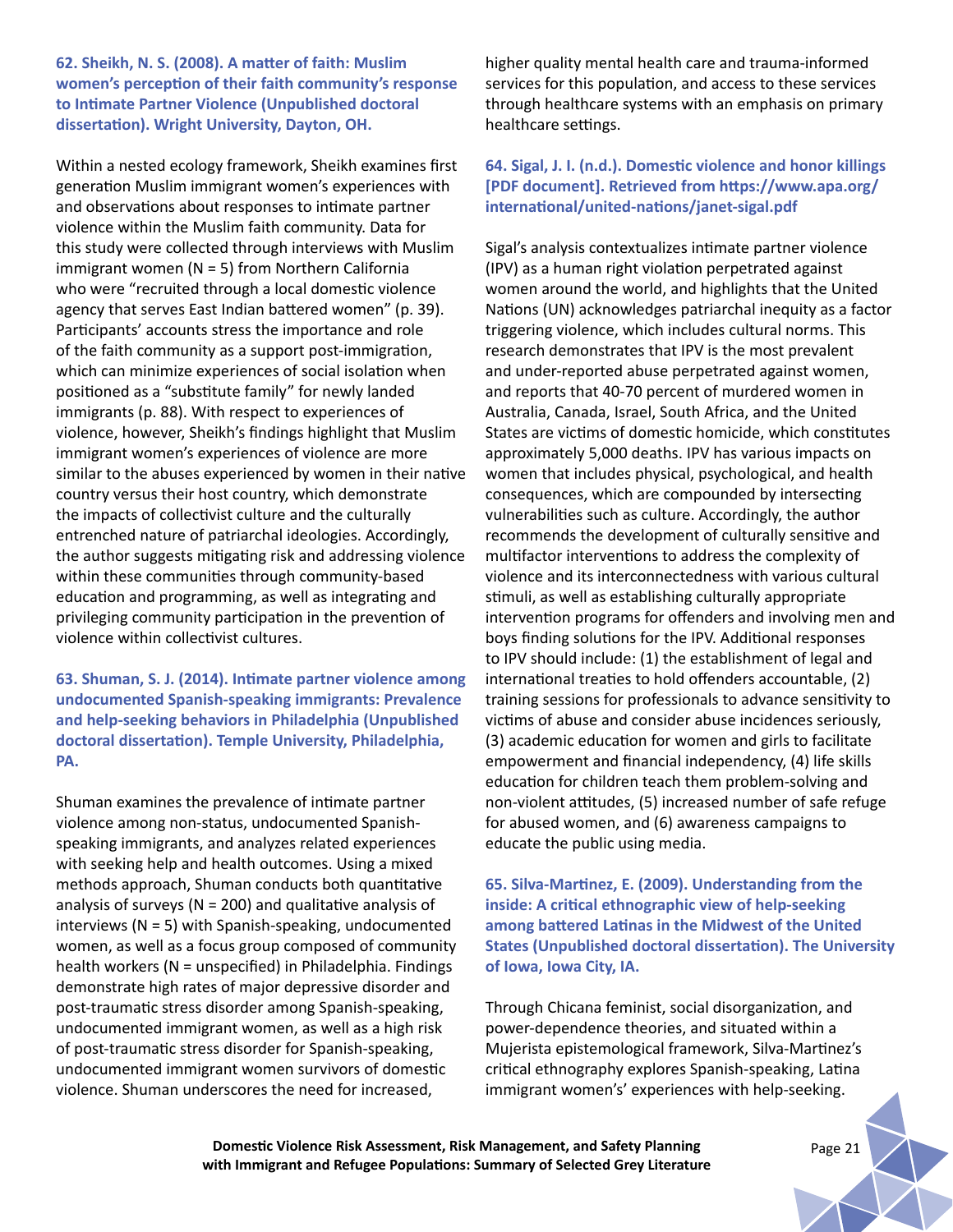The critical ethnography ( $N = 20$  observations) occurred in "Ruralville," which is "a community with Spanishspeaking Latina immigrant residents (documented and undocumented) in the Midwest of the United States" (p. 53), as well as interviews ( $N = 9$ ) with Latina immigrant women from this population who experienced emotional, verbal, or sexual forms intimate partner violence. The participants identified language barriers and legal status a key risks, which were twofold in nature because they also functioned as barriers to help-seeking. The primary findings were: (1) both language and immigration status act as barriers to accessing services; (2) perceptions by/ treatment within the host country impact experiences with abuse and help-seeking; (3) rurality negatively impacts help-seeking within this population; (4) family and cultural stigma negatively impact help-seeking within this population; and (5) faith and motherhood act as facilitators for help-seeking. Silva-Martinez emphasizes not to equate Latina immigrant women survivor's silence with powerlessness, and the need for understandings of individual, situational, and cultural contexts when providing and determining appropriate resources, services, and interventions.

## **66. Tahirih Justice Center. (n.d.). Policy recommendations to address forced marriage in the United States [PDF document]. Retrieved from https://preventforcedmarriage.org/wp-content/ uploads/2015/01/FMI-Policy-Recommendations1.pdf**

This document briefly outlines key policy

recommendations to address forced marriage in the United States, and argues that an action plan needs to be developed and implemented to address forced marriage. The primary focus of this document is to inform advocacy for change and provide a tentative policy frame through which to address forced marriage. This policy frame includes: (1) developing a complex understanding of forced marriage "as a form of family violence and abuse, and build the capacity of existing programs to assist victims" (p. 1); (2) dedicated funding; (3) increasing and ensuring the accessibility of civil protection orders; (4) strengthening state laws on the age of consent to marry; 5) putting protections in place within immigration systems to address forced marriage through visas; and (6) ensuring that there are criminal justice options for forced marriage victims.

**67. Tappis, H., Freeman, J., Glass, N., & Doocy, S. (2016, April 19). Effectiveness of interventions, programs and strategies for gender-based violence prevention in refugee ropulations: An integrative review. PLOS Currents Disasters (Edition 1). Retrieved from http://currents. plos.org/disasters/article/effectiveness-of-interventionsprograms-and-strategies-for-gender-based-violenceprevention-in-refugee-populations-an-integrative-review/**

Tappis et al. examine refugee women and girls' experiences with gender based violence and evaluate the effectiveness of potential interventions through a narrative analysis of existing scientific literature. Through this analysis, the authors identify potential strategies for prevention and intervention in instances of gender-based violence within refugee populations, including: (1) empowermentbased practices to address gendered socio-cultural norms; (2) "rebuilding family and community structures and support systems" (p. 13); (3) improving systems of accountability, as well as creating conditions conducive to such improvements; (4) creating services, programs, and facilities that are successful in addressing the needs of this population; (5) "working with formal and traditional legal systems" (p. 14); (6) creation of and/or improvement in assessments and documentation of gender-based violence, as well as efforts to monitor these abuses; and (7) improving intervention, prevention, response, and services through the involvement of men and boys. Based on this analysis, Tappis et al. conclude gender-based violence prevention activities have the potential help intervene in and counteract abuses experienced by refugee women and girls, but the evaluation of these is under-examined and needs to be a priority of future research.

**68. Trijbetz, T. (2013, September). Domestic and family violence and people from immigrant and refugee backgrounds [PDF document]. Australian Domestic & Family Violence Clearinghouse. Retrieved from http:// www.mhima.org.au/pdfs/Domestic%20and%20 family%20violence\_fact%20sheet%2011.pdf**

Within the Australian context, Trijbetz analyzes barriers that impede immigrant and refugee populations from disclosing violence, and the risks they encounter related to help-seeking. The author highlights the need to use service provision to connect with families and individuals experiencing violence, as well as the challenges related to providing such services to vulnerable immigrant and refugee populations. Further, the research brings to light how immigrant and refugee women and girls face additional risks as a result of gendered cultural

Pa ge 22 **Domestic Violence Risk Assessment, Risk Management, and Safety Planning with Immigrant and Refugee Populations: Summary of Selected Grey Literature**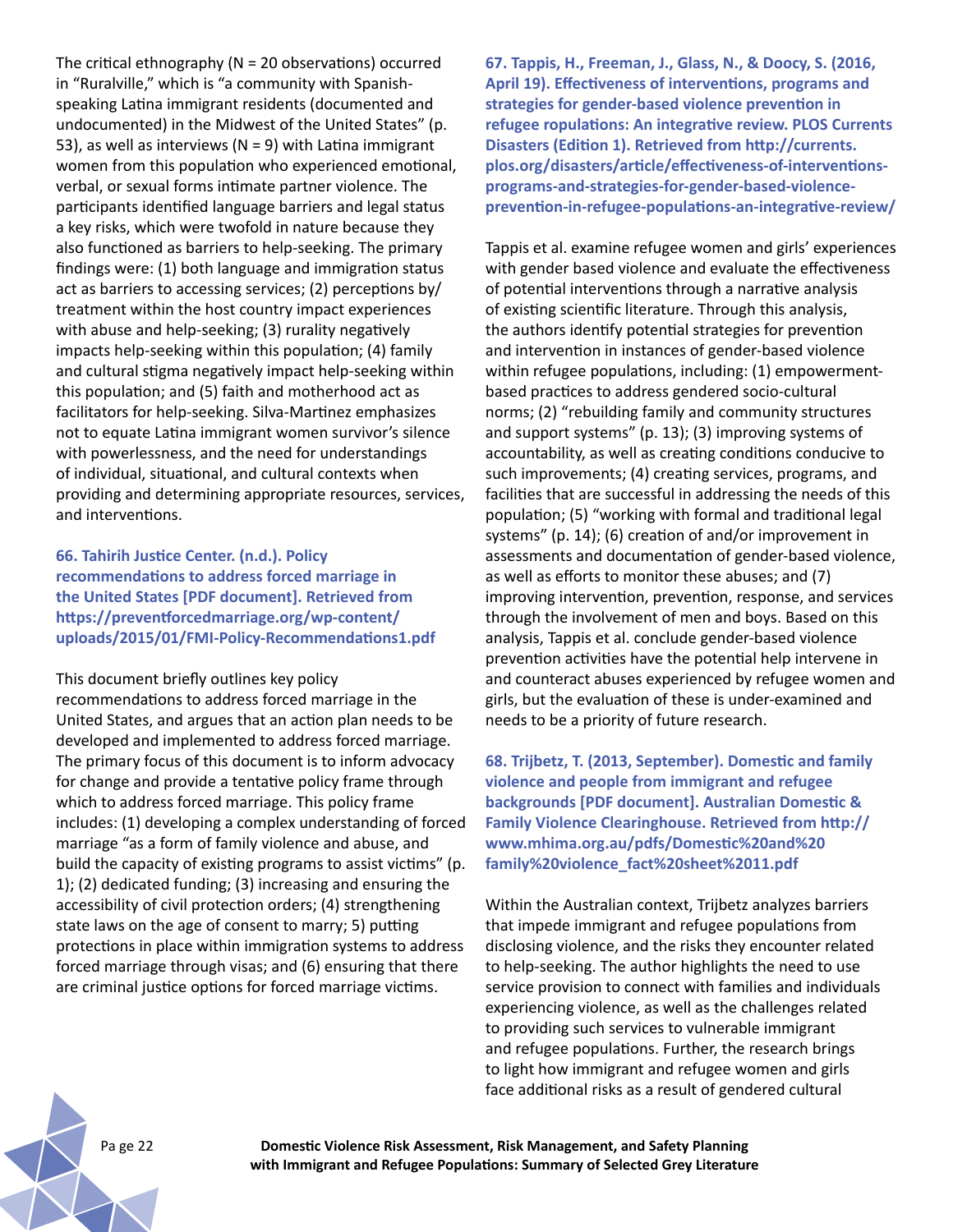practices, and the traumatic experiences they may encounter within the pre-migration context. Trijbetz highlights many risk factors unique to the experiences of immigrant and refugee women in Australia, including distrust in or previous negative experiences with police, authorities, and/or service providers, language barriers, lack of awareness of rights and/or services, legal status, vulnerability to human trafficking, and fear of stigma, family exclusion, and/or community isolation. Further, Trijbetz suggests that mainstream service providers face various challenges related to serving these communities due to the complex experiences and intersecting vulnerabilities of immigrant and refugee populations, as well as insufficient specialized, culturally appropriate services and resources. The author recommends shifting to evidence-based practices to enhance victims' safety and culturally appropriate service delivery, such as providing "cultural competency" workshops, enhancing the accessibility to "interpretation and translation services," and creating "legal empowerment strategies" (pp. 2-3).

## **69. Tutty, L. M., Giurgiu, B., Traya, N., Weaver-Dunlop, G., & Christensen, J. (2010, April). Promising practices to engage ethno-cultural communities in ending domestic violence [PDF document]. RESOLVE Alberta. Retrieved from http://www.ucalgary.ca/resolve-static/ reports/2010/2010-04.pdf**

This research is a qualitative environmental scan of programs and projects within North America that aim to "identify promising practices to engage ethno-cultural communities in ending family violence" (p. 53). Tutty et al. provide: (1) an overview of definitions and contexts related to ethno-cultural communities and experiences of domestic violence; (2) an overview of domestic violence programs that exist within these communities; and (3) a discussion of commonalities among these programs, as well as recommendations at organizational, funding, and policy levels. The authors identify many commonalities across these programs, including limited collaboration/ coordination, focus on legal supports and system awareness, insufficient evaluations, and emphasis on remedying language barriers. Differences across programs, however, relate to the populations, communities, and cultures served, philosophies, and approaches to working with and engaging clients. Tutty et al. provide broad recommendations to address these inconsistencies and improve service provision at the organizational level: (1) promotion of culturally (e.g., language accessibility, timely language accommodation) and gender appropriate practice; (2) use of cross-training models; (3) development

and clear articulation of theoretical and philosophical frameworks that inform programming; (4) consistency in screening protocol for family violence; (5) holistic approaches; and (6) evaluations of programs, practices, and strategies.

**70. Uehling, G., Bouroncle, A., Roeber, C., Tashima, N., & Crain, C. (n.d.). Preventing partner violence in refugee and immigrant communities. Forced Migration Review. Retrieved from http://www.fmreview.org/sites/fmr/ files/FMRdownloads/en/technology/50-51.pdf**

This document provides a brief overview of how to prevent partner violence among immigrant and refugee populations. The authors emphasize how definitions, understandings, and experiences of violence were not universal, nor were thresholds for tolerance of such violence. They identify potential promising practices for addressing intimate partner violence within immigrant and refugee communities, which focus on: (1) including informal support networks in the process to reduce shame and possible stigmatization; (2) developing the community's "social capital" (p. 51); and (3) engaging youth, religious/spiritual leaders, community leaders, men, and boys in intervention and prevention of violence.

**71. UNICEF Canada. (2011, April 25). Proposed amendment to immigration and refugee protection regulations: Introduction of 'conditional' permanent residence period for spousal and partner sponsorship [PDF document]. Canadian Council for Refugees. Retrieved from http://ccrweb.ca/files/unicefconditionalprstatus.pdf**

This position paper, written by UNICEF Canada, demonstrates how Citizenship and Immigration Canada's (CIC) two-year requirement for conditional permanent residence negatively impacts women and children, as it: (1) enhances the power imbalances within the relationship; (2) has the potential to trap women and children in abusive relationships; (3) hinders familial relations for children; (4) puts children at risk of exploitation, witnessing, and/or direct experiences of abuse; (5) may separate abused mothers and their children through the involvement of child protection impacting women's status; (6) hinders service provision to non-status women and their children; and (7) increases participation in the sex trade. The authors further argue that the two-year policy for conditional permanent residence does not meet the requirements set out by the Convention on the Rights of Children, and recommends that the federal government

**Domestic Violence Risk Assessment, Risk Management, and Safety Planning** Page 23 **with Immigrant and Refugee Populations: Summary of Selected Grey Literature**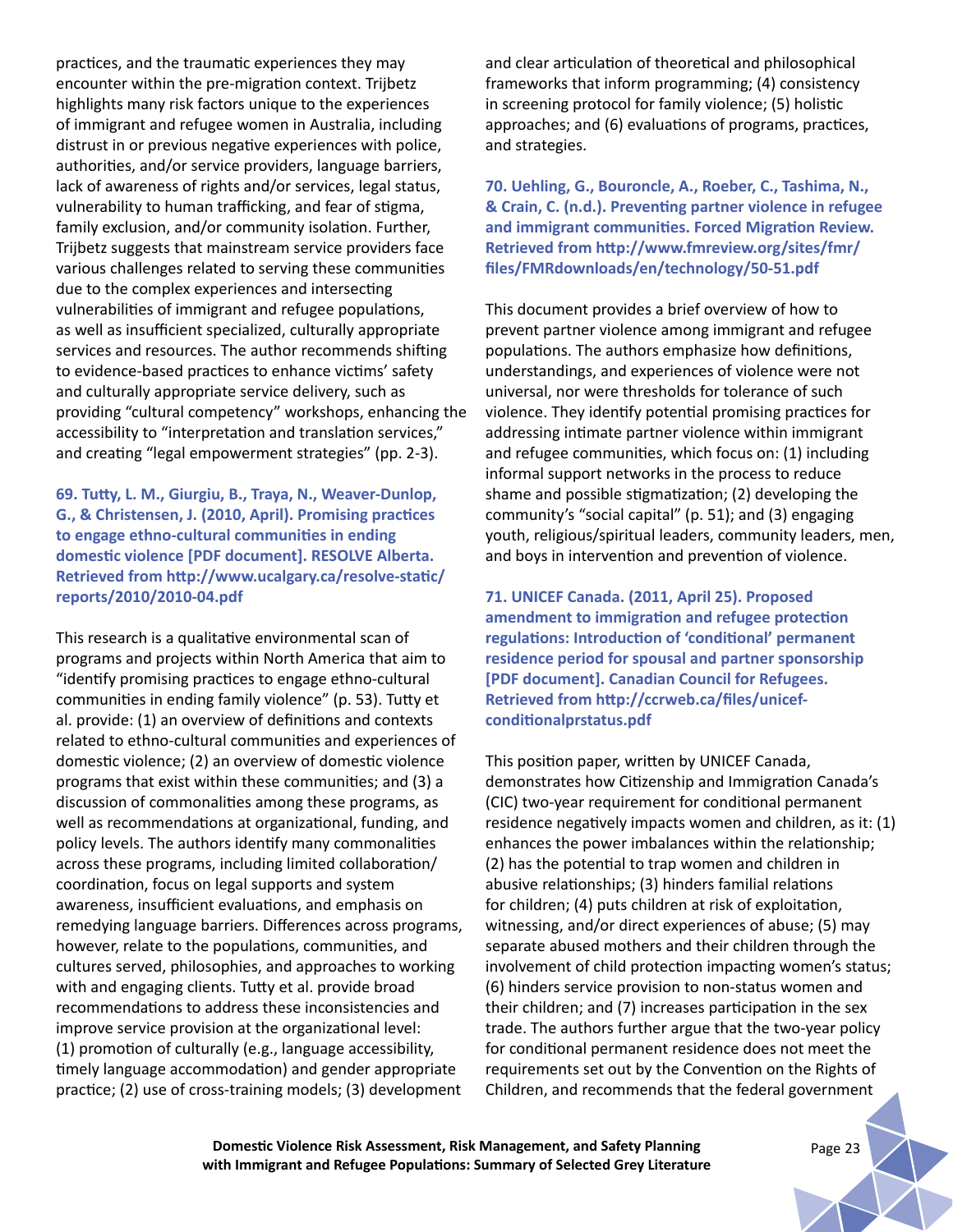adopt and implement an equity focus to reduce the risks faced by children of sponsored parents and ensure the establishment of an independent Children's Advocate Commissioner for Canada to guarantee the children's rights.

**72. Vaughan, C., Davis, E., Murdolo, A., Chen, J., Murray, L., Block, K., . . . Warr, D. (2015, October). Promoting community-led responses to violence against immigrant and refugee women in metropolitan and regional Australia: The ASPIRE Project: State of knowledge paper (Issue 12) [PDF document]. Retrieved from http:// media.aomx.com/anrows.org.au/s3fs-public/12\_1.2%20 Landscapes%20ASPIRE%20web.pdf**

Vaughen et al. conduct a systematic review of literature on immigrant, refugee, and migrant populations' experiences with violence/abuse/domestic violence/coercion/partner homicide/intimate partner violence. Including literature published between January 1990 and March 2015, this analysis highlights key factors that increase immigrant and refugee women's risk, including: (1) heightened familial and cultural tension post-migration; (2) vulnerabilities created by immigration policy; (3) language barriers; (4) lack of knowledge of rights, systems, services, and laws in new country; (5) perpetrators isolating and/or controlling women's ability to participate in new country; (6) financial barriers (e.g. un/underemployment, lack of educational/vocational training), economic insecurity, and/ or dependency on abusive spouse; (7) social isolation; (8) xenophobia and racism; (9) "[t]he lack of monitoring of male perpetrators who serially sponsor immigrant women and subject them to abuse" (p. 23); (10) uncertain legal status and/or risks related to sponsorship; (11) attitudes of host community and/or social and cultural pressures; (12) traditional gender roles; (13) "influence of religious institutions" (p. 28); (14) motherhood, pregnancy, and/ or presence of children; and (15) acculturation. Similar barriers exist in relation to help-seeking, including racism and/or cultural tension in service provision, lack of trust in and/or poor experiences with the justice system, mandatory/pro-arrest policies, and lack of knowledge and/ or misinformation about legal processes. There was also a consensus within most of the literature regarding the need for cultural competence in service provision, and for prevention initiatives grounded in women's empowerment and leadership and engagement of the community, men, and boys.

**73. Vidales, G. (2007). A comparative trans-national ecological study of Latina domestic violence: Barriers to seeking services in Mexico and United States (Unpublished doctoral dissertation). University of California, Irvine, CA.**

This study examines women's experiences seeking domestic violence services in Mexico and the United States. Specifically, Vidales explores how structural and gender inequalities relate to the quality and appropriateness of services provided to women. Vidales utilized a broad range of qualitative methodologies to examine these phenomenon, including participant observations and interviews with Mexican immigrant women in the United States ( $N = 18$ ) and Mexican women living in Mexico ( $N = 21$ ), as well as a document discourse analysis. Situated within transnational and adapted ecological frameworks, the author finds that service provision to Mexican immigrant women requires a culturally competent focus, with attention paid to differences in discourses and the spectrum of cultures (i.e., individualist, collectivist) that inform both willingness to seek services and experiences with anti-violence service provision. Further, Mexican women's experiences with service provision both within Mexico and the United States are impacted by class status, as well as racial and cultural identification. Further, Vidales promotes transnational solidarity building as a frame for understanding and promoting gender equality and social justice.

**74. Vives-Cases, C., La Parra, D., Goicolea, L., Felt, E., Briones-Vozmediano, E., Ortiz-Barreda, G., & Gil-Gonzalez, D. (2014). Preventing and addressing intimate partner violence against migrant and ethnic minority women: The role of the health sector (Policy brief). World Health Organization. Retrieved from http://www.euro. who.int/\_\_data/assets/pdf\_file/0018/270180/21256- WHO-Intimate-Partner-Violence\_low\_V7.pdf**

This document is a policy brief exploring the role of the health sector in preventing and addressing intimate partner violence against migrant women and ethnic minorities. Situated within an intersectional feminist framework, this policy brief addresses how to improve health sector responses at three key levels: (1) the policy and systems level, which could be addressed through initiatives such as evidence-based, multi-sectorial policy development; (2) the facility level, which highlights the need to identify and address institutional, systemic, and individual barriers to access; and (3) the provider level, which emphasizes culturally appropriate and informed care

Pa ge 24 **Domestic Violence Risk Assessment, Risk Management, and Safety Planning with Immigrant and Refugee Populations: Summary of Selected Grey Literature**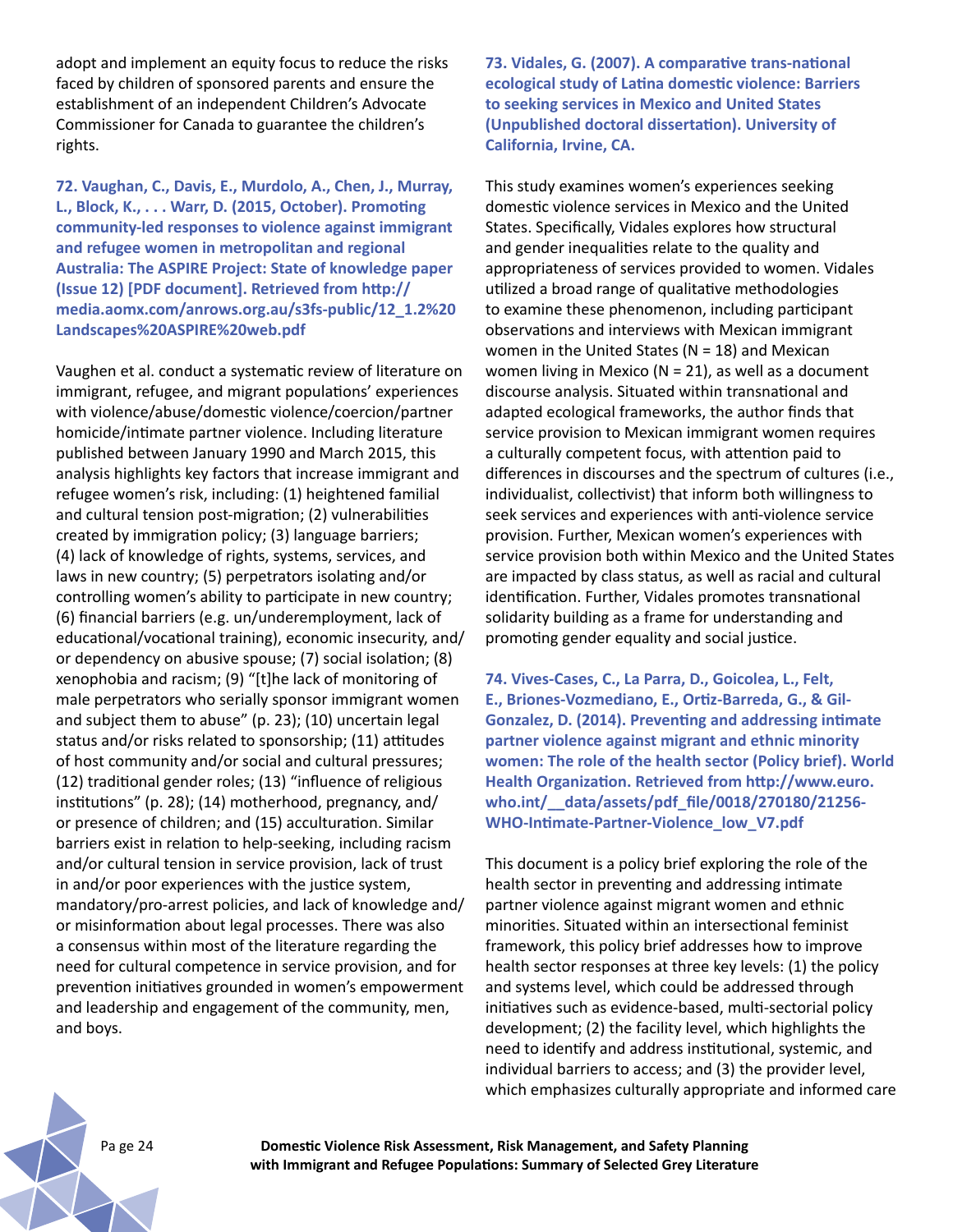for immigrant and minority survivors of intimate partner violence, as well as the implementation of promising practices.

**75. Wachter, K. (2015, October). Bridge to safety: An evaluation of a pilot intervention to screen for and respond to domestic violence and sexual assault with refugee women in the U.S [PDF document]. Retrieved from https://www.researchgate.net/ publication/283733010\_Bridge\_to\_Safety\_An\_ evaluation\_of\_a\_pilot\_intervention\_to\_screen\_for\_and\_ respond\_to\_domestic\_violence\_and\_sexual\_assault\_ with\_refugee\_women\_in\_the\_US**

Wachter conducts an evaluation of the pilot project Bridge to Safety (B2S) run by the International Rescue Committee (IRC), which is an integrated screening strategy to identify and respond to disclosures of violence against refugee women resettled by the IRC USP offices. The screening tool focuses on both domestic violence and sexual assault. B2S was implemented for a one-year pilot at three different IRC offices. Evaluations occurred at the midway point (Oct/ Nov 2014) and end (Apr/May 2015) of the pilot project. End-of-project online survey of key informants from all three offices ( $N = 27$ ) and interviews were conducted with key informants from all three offices ( $N = 32$ ). Through this project direct screening and open screening models were tested, and the direct screening approach was found to be the most consistent and successful tool. The primary outcomes of the evaluation were that IRC clients and staff prioritized the issue of violence against women in refugee communities, and also reconfirmed the need for this issue to be highlighted in settlement policy within the United States.

**76. Washington State Coalition Against Domestic Violence. (2011, June). Immigrant and refugee victims of domestic violence homicide in Washington state [PDF document]. Washington State Domestic Violence Fatality Review. Retrieved from http://www.learningtoendabuse. ca/sites/default/files/FR-Immigrant-Victims-Brief.pdf**

The Washington State Coalition Against Domestic Violence reviewed domestic homicides among immigrant and refugee communities between 1997 and 2009 in Washington State. Data were collected from various sources, such as records of domestic homicides in Washington State (1997-2009), census data (2005-2009), and death certificates that contained country of origin. They authors found 61 victims of domestic homicide during this timeframe, just under ten percent of whom were

foreign-born. Additional findings describe common victim characteristics including gender (93% women), marital status (59% married and 20% divorced or separated), children residing in the home (34 victims), pregnancy (at least 4 victims), and education (72% had completed highschool, 18% attained 4-year college degrees). The findings further demonstrate the unique barriers experienced by immigrant victims, including: (1) language; (2) access to interpreters and/or information in native language; (3) shortcomings of law enforcement (e.g., insufficient information, abusers not held accountable); (4) fear of deportation; (5) lack of awareness of legal systems and/or rights; (6) social isolation; and (7) limited-to-no culturally appropriate services. To address these concerns, the authors recommend language accessibility in various services, education on legal rights, and community-based victim supports and services.

**77. Watson, S. D. (2010). Relationship of vulnerability to coercive control and intimate partner violence (IPV) among Latinas (Unpublished doctoral dissertation). University of Miami, Coral Gables, FL.** 

Through the use of nested ecology and social cognitive learning theories, Watson examines Latina immigrant women in the United States' experiences of intimate partner violence and coercive control. The author conducted a secondary data analysis of Salud, Educacion, Prevencion y Autocuidado; Health Education, Prevention and Self-Care (SEPA II) data, which included adult Latina women ages 18-50 ( $N = 548$ ). Numerous scales and tools were used to collect and analyze these data, including the Revised Conflict Tactic Scale, short form (CTS2S), Violence Assessment Questionnaire, M-Measure (machismo), Attitudes towards Women Scale (marianismo), and Bidimensional Acculturation Scale for Hispanics. The primary findings of this study address risk and protective factors within this population. Risk factors of statistical significance were childhood sexual assault and acculturation among low socio-economic Latinas. Conversely, impactful protective factors were acculturation among high sociohigh socio-economic status Latinas and high monthly income. Contrary to previous research, however, traditional gender roles were not a statistically significant risk or protective factor. This analysis emphasizes the importance of interpreting risk in the context of equality and socio-economic status.

**Domestic Violence Risk Assessment, Risk Management, and Safety Planning** *Page 25* **with Immigrant and Refugee Populations: Summary of Selected Grey Literature**

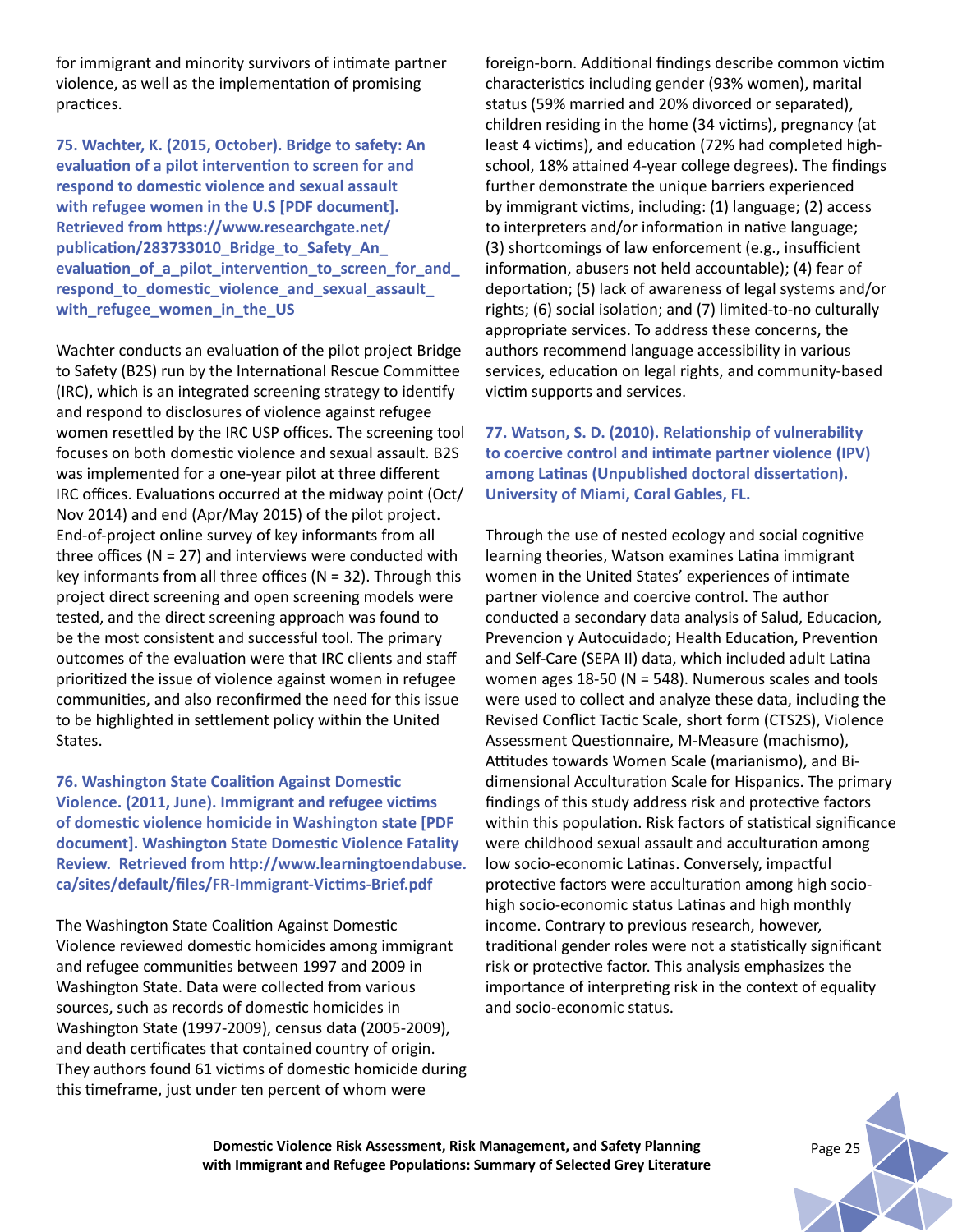**78. West Coast LEAF. (2012, May). Position paper on violence against women without immigration status [PDF document]. Retrieved from http://ccrweb.ca/files/ position\_statement\_-\_women\_without\_status\_leaf.pdf** 

This position paper provides an overview of two groups of sponsored women living in Canada (1) women whose status is compromised as a result of separating from their abusive sponsor and (2) women who are trapped in abuse relationships as a result of immigration-related vulnerabilities (e.g., limited access to the job market or social services, fear of deportation, inability to navigate the Canadian legal system). West Coast LEAF contends that Canadian immigration laws and regulations governing sponsorship processes do not provide sufficient protections for sponsored women who terminate relationships with their abusive sponsors prior to obtaining permanent residence, but suggests that these women can apply for exemptions on humanitarian and compassionate grounds. The authors analyze the increased complexities of violence in sponsorship relationships due to the presence of children, and recommended (1) a comprehensive review of the existing and proposed immigration policies and regulations to eliminate the potential for negative impacts on sponsored women and children. They also suggest (2) expansions of the eligibility for the legal and socio-medical services to include immigrant women and children in the process of obtaining status, as well as (3) increased funding for legal aid, (4) development of Canadian family law systems to address the nexus of sponsorship, status, and abuse, and (5) application review by immigration officers who have experience handling cases involving, and knowledge of the dynamics of, violence against women.

**79. Wood, J., Light, L., Ruebsaat, G., Turner, D., Novakowski, M., Walsh, W. (2008, April 16). Keeping women safe: Eight critical components of an effective justice response to domestic violence [PDF document]. Retrieved from http://endingviolence.org/files/uploads/ KeepingWomenSafe0416.pdf**

This report provides a framework to guide the development of a comprehensive approach to domestic violence in British Columbia, Canada that addresses diverse communities' needs. The team reviews relevant research, evaluations, and reports, and identifies eight critical components of an effective and specialized response: (1) managing risk and victim safety, (2) offender accountability, (3) specialized victim support, (4) information-sharing, (5) coordination, (6) domestic violence policy, (7) use of specialized expertise, and (8)

monitoring and evaluation. Specific recommendations for risk assessment, risk management, and safety planning include that risk assessment tools should be comprehensive, objective, and validated, and that risk assessment should consider the specific circumstances and needs of victims and be accompanied by policy, training, and evaluation. Risk management requires that police identify domestic violence cases, document risk and safety information, and coordinate responses. Safety plans must consider the specific circumstances of women, include current safety strategies, and be revisited. Communitybased victim services programs should receive funding and training for their critical role in safety planning, and governments should evaluate the implementation of safety planning guidelines. Factors that are identified as unique to this population include limited English language skills; therefore, immigrant and refugee women should receive support and advocacy in their own language.

### **80. Yoshihama, M. D. & Chic, D. (2015). Facts & stats report: Domestic violence in Asian & Pacific Islander homes [PDF document]. Retrieved from http://www.apigbv.org/files/Facts.Stats-APIIDV-2015.pdf**

Yoshihama provides an overview of research on domestic violence in Asian and Pacific Islander immigrant communities in the United States. Data were obtained through secondary data analyses from sources including, but not limited to, the 2010 National Intimate Partner and Sexual Violence Study (NISVS), National Latino and Asian American Study (NLAAS), 2005 Behaviour Risk Factor Surveillance System (BRFSS), and National Asian Women's Health Organization (NAWHO) interview and survey data, and other academic and community-based research. The analysis presents a broad range of statistics on forms and prevalence of violence among Asian and Pacific Islander immigrant communities, and the author concludes that the data highlight survivors' experiences across many different cultures and underscores the need for culturally informed and appropriate programs and services.

## **81. Yu, S. H. (2000). Domestic violence in Korean immigrant families (Unpublished doctoral dissertation). University of Southern California, Los Angeles, CA.**

Yu examines experiences of violence within Korean immigrant families in the United States, with an emphasis on cultural and social contexts. This analysis is grounded in the family violence perspective (Kurz, 1995) and informed by a feminist framework. Through a mixed methods approach, Yu administered a questionnaire of Korean male

Pa ge 26 **Domestic Violence Risk Assessment, Risk Management, and Safety Planning with Immigrant and Refugee Populations: Summary of Selected Grey Literature**